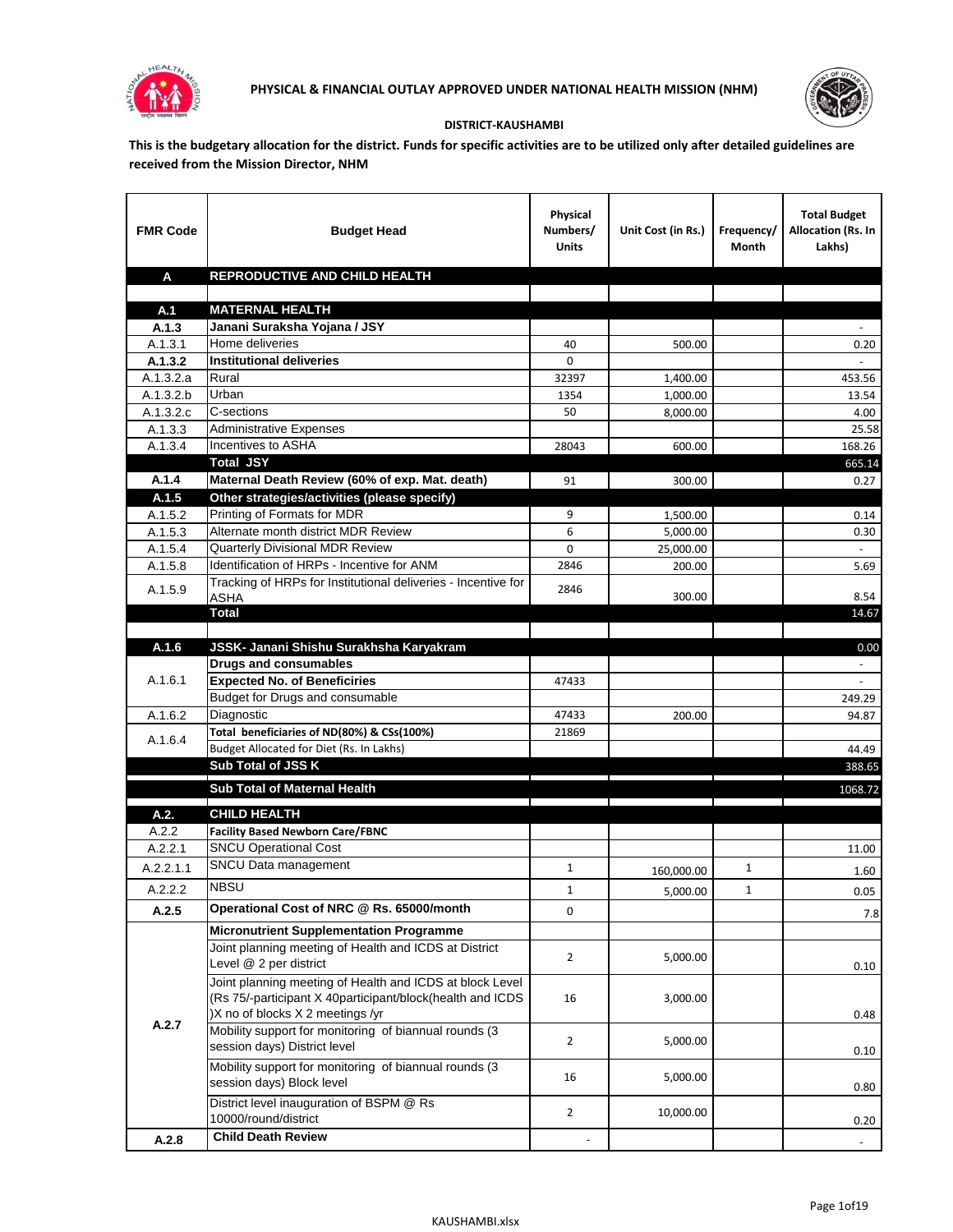| <b>FMR Code</b> | <b>Budget Head</b>                                                                                                                             | Physical<br>Numbers/<br><b>Units</b> | Unit Cost (in Rs.) | Frequency/<br><b>Month</b> | <b>Total Budget</b><br>Allocation (Rs. In<br>Lakhs) |
|-----------------|------------------------------------------------------------------------------------------------------------------------------------------------|--------------------------------------|--------------------|----------------------------|-----------------------------------------------------|
|                 | <b>Sub-total Child Health</b>                                                                                                                  |                                      |                    |                            | 22.13                                               |
|                 |                                                                                                                                                |                                      |                    |                            |                                                     |
| A.3             | <b>FAMILY PLANNING</b>                                                                                                                         |                                      |                    |                            |                                                     |
| A.3.1           | <b>Terminal/Limiting Methods</b>                                                                                                               |                                      |                    |                            |                                                     |
| A.3.1.1         | Female sterilization camps @ Rs. 3500/camp                                                                                                     | 94                                   | 3,500.00           |                            | 3.29                                                |
| A.3.1.2         | NSV camps @ Rs. 3500/camp<br>Budget for Female Interval Sterilization Compensation                                                             | $\overline{2}$                       | 3,500.00           |                            | 0.07                                                |
| A.3.1.3         | @ Rs.2000/-Per Case in Public Sector-(In Rs.)                                                                                                  | 3498                                 | 2,000.00           |                            | 69.96                                               |
|                 | <b>Budget for Post Partum Female Sterilization</b><br>Compensation @ Rs.3000/-Per Case in Public Sector-(In<br>$Rs.$ )                         | 16                                   | 3,000.00           |                            | 0.48                                                |
| A.3.1.4         | Budget for Male Sterilization Compensation @ Rs.2700/-<br>Per Case in Public Sector -(In Rs.)                                                  | 35                                   | 2,700.00           |                            | 0.95                                                |
| A.3.2           | <b>Spacing Methods</b>                                                                                                                         |                                      |                    |                            |                                                     |
| A.3.2.2         | Total Budget Allocated for Compensation for IUCD<br>insertion at health facilities (including fixed day services at<br>SHC and PHC) @ Rs 20/-  | 18720                                | 20.00              |                            | 3.74                                                |
| A.3.2.3         | PPIUCD services (Incentive to provider @Rs 150 per<br>PPIUCD insertion)                                                                        | 3200                                 | 150.00             |                            | 4.80                                                |
| A.3.2.5         | Orientation/Review of ASHA/ANM/AWW for scheme<br>for HDC, ESB, PTK                                                                             |                                      |                    |                            |                                                     |
|                 | <b>District level</b>                                                                                                                          | $\mathbf{1}$                         | 10,000.00          | $\mathbf{1}$               | 0.10                                                |
|                 | <b>Block level Quarterly</b>                                                                                                                   | 8                                    | 10,000.00          | 4                          | 3.20                                                |
| A.3.2.6         | Dissemination of FP manuals and guidelines                                                                                                     | $\mathbf{1}$                         | 20,000.00          | $\mathbf{1}$               | 0.20                                                |
| A.3.3           | Budget for POL for Mobility to Surgeons team for FDS<br>Camps @ Rs.1000/ camp                                                                  | 94                                   | 1,000.00           |                            | 0.94                                                |
| A.3.5.1         | Orientaion workshop, QAC meeting at distirct level-<br>Quarterly                                                                               | $\mathbf{1}$                         | 2,000.00           | 4                          | 0.08                                                |
| A.3.5.2         | FP Review Meeting at Divisional level-Quarterly                                                                                                | 0                                    | 20,000.00          | 4                          |                                                     |
| A.3.5.3         | Performance reward                                                                                                                             | $\mathbf{1}$                         | 50,000.00          |                            | 0.50                                                |
| A.3.5.4         | World Population Day' celebration (such as mobility,<br>IEC activities etc.):                                                                  |                                      |                    |                            |                                                     |
|                 | District level                                                                                                                                 | $\mathbf{1}$                         | 100,000.00         |                            | 1.00                                                |
|                 | <b>Block Level</b>                                                                                                                             | 8                                    | 10,000.00          |                            | 0.80                                                |
| A.3.5.5         | Other strategies/activities (such as strengthening<br>fixed day services for IUCD & Sterilisation, etc.)                                       |                                      |                    |                            |                                                     |
|                 | Printing of FP Manuals, Guidelines, etc.                                                                                                       | 0                                    |                    |                            |                                                     |
|                 | Sterilization Register @ Rs.150/Register                                                                                                       | 10                                   | 150.00             | $\centerdot$               | 0.02                                                |
|                 | IUCD Register @ Rs.150/- Register                                                                                                              | 179                                  | 150.00             |                            | 0.27                                                |
|                 | PPIUCD Registers @ Rs.150/-Register                                                                                                            | 10                                   | 150.00             |                            | 0.02                                                |
| A.3.5.5.1       | Injectable Registers @ Rs.150/Register                                                                                                         | 10                                   | 150.00             |                            | 0.02                                                |
|                 | Counseling Register @ Rs.150/-Register (3 per<br>Counselor)                                                                                    | 21                                   | 150.00             |                            | 0.03                                                |
|                 | Consent Form , Medical Record CheckIklist, Posoot<br>Operatiive Instructionn Card, Ssterilization Certificate for<br>Sterilization@ Rs 5/-Unit | 19528                                | 5.00               |                            | 0.98                                                |
|                 | Enhance Contribution of PRIs and Family members of<br>eligible couples in 75 districts with high unmet need<br>and TFR                         |                                      |                    |                            |                                                     |
| A.3.5.5.2       | District Level NSV Satisfied Client Meet @Rs.20000/-<br>District                                                                               | $\mathbf{1}$                         | 20,000.00          |                            | 0.20                                                |
|                 | Block Level Panch Sarpanch Sammellan @Rs.10000/-<br><b>Block</b>                                                                               | 8                                    | 10,000.00          |                            | 0.80                                                |
| A.3.5.5.3       | RMNCHA Counsellling Corners @ Rs.35,000/-                                                                                                      | 3                                    | 35,000.00          |                            | 1.05                                                |
|                 | <b>World NSV Week</b>                                                                                                                          |                                      |                    |                            |                                                     |
| A.3.5.5.6       | <b>District level</b>                                                                                                                          | $\mathbf{1}$                         | 25,000.00          |                            | 0.25                                                |
|                 | <b>Block level</b>                                                                                                                             | 8                                    | 10,000.00          |                            | 0.80                                                |
|                 | Govt. COT at Divisions level for FP Services                                                                                                   |                                      |                    |                            |                                                     |
|                 | Divisional Govt. COT @ Rs.50000/month for 12 month                                                                                             | 0                                    | 5,000.00           | 12                         | $\omega$                                            |
|                 |                                                                                                                                                |                                      |                    |                            |                                                     |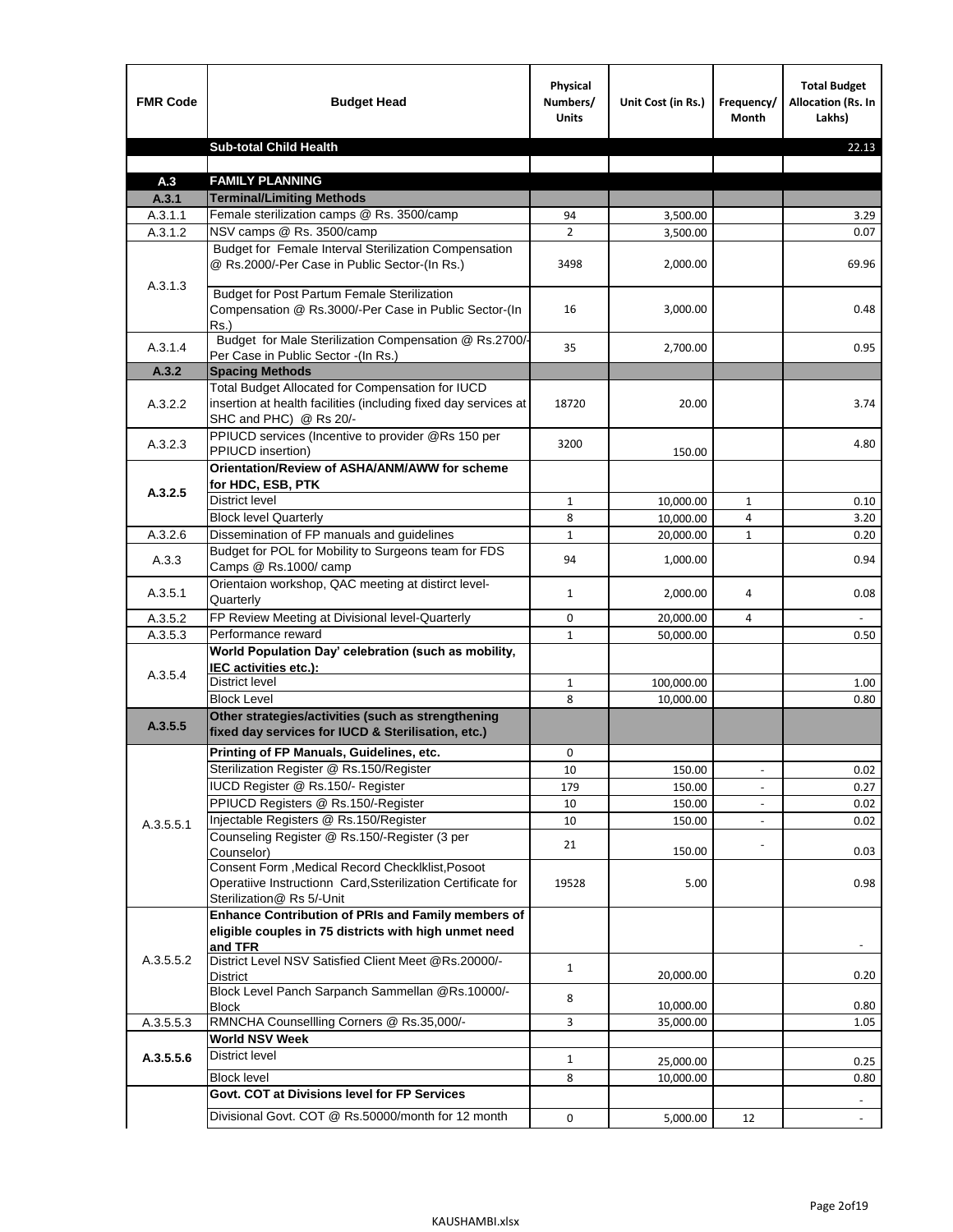| <b>FMR Code</b>    | <b>Budget Head</b>                                                                                                                                                           | Physical<br>Numbers/<br><b>Units</b> | Unit Cost (in Rs.) | Frequency/<br>Month | <b>Total Budget</b><br>Allocation (Rs. In<br>Lakhs) |
|--------------------|------------------------------------------------------------------------------------------------------------------------------------------------------------------------------|--------------------------------------|--------------------|---------------------|-----------------------------------------------------|
| A.3.5.5.8          | Exra Incentive for Female Interval Sterilization in Public<br>Sector.-(20% of 80% ELA) @ Rs. 130 per case                                                                    | 700                                  | 130.00             |                     | 0.91                                                |
|                    | Extra Incentive for Male Sterilization in Public Sector-<br>(40% ELA) @ Rs. 155 per case                                                                                     | 14                                   | 155.00             |                     | 0.02                                                |
|                    | <b>Sub-total Family Planning</b>                                                                                                                                             |                                      |                    |                     | 95.46                                               |
| A.4                | ADOLESCENT HEALTH / RKSK (Rashtriya Kishore                                                                                                                                  |                                      |                    |                     |                                                     |
|                    | Swasthya Karyakram)                                                                                                                                                          |                                      |                    |                     |                                                     |
| A.4.1              | <b>Facility based services</b>                                                                                                                                               |                                      |                    |                     |                                                     |
| A.4.1.1            | Orientation meetings-HPD Districts                                                                                                                                           | $\mathbf{1}$                         | 9000               | $\mathbf{1}$        | 0.09                                                |
|                    | Review meetings at District level-Quarterly                                                                                                                                  | $\mathbf{1}$                         | 5000               | 4                   | 0.20                                                |
| A.4.1.2            | Establishment of new clinics at DH/Medical college level                                                                                                                     | 0                                    | 50,000.00          |                     | $\overline{\phantom{a}}$                            |
|                    | Operating expenses for existing clinics                                                                                                                                      | 0                                    |                    |                     |                                                     |
|                    | DH & MC level Existing AFHS clinics                                                                                                                                          | $\mathbf{1}$                         | 600.00             | 12                  | 0.07                                                |
| A.4.1.4            | DH & MC level AFHS clinics (New)                                                                                                                                             | 0                                    | 600.00             | 6                   |                                                     |
|                    | <b>CHC level Existing AFHS clinics</b>                                                                                                                                       | 8                                    | 400.00             | 12                  | 0.38                                                |
|                    | PHC level existing AFHS clinics<br>Mobility support for AH counsellors at MC/DH level AH                                                                                     | 16                                   | 200.00             | 12                  | 0.38                                                |
| A.4.1.5            | Clinic at @ Rs 1000 per month for 06 month                                                                                                                                   | 0                                    | 1,000.00           | 6                   |                                                     |
|                    | Mobility support for Exsiting AH counsellors at CHC level<br>AH Clinic at @ Rs 1000 per month for 06 month                                                                   | 0                                    | 1,000.00           | 6                   |                                                     |
| A.4.5.7            | <b>WIFS Register</b>                                                                                                                                                         | 6024                                 | 100.00             |                     | 6.02                                                |
| A.4.5.8            | <b>NIPI Register</b>                                                                                                                                                         | 4785                                 | 100.00             |                     | 4.79                                                |
| A.4.5.9            | <b>WIFS Reporting Formats</b>                                                                                                                                                | 85752                                | 0.50               |                     | 0.43                                                |
|                    |                                                                                                                                                                              |                                      |                    |                     |                                                     |
|                    | <b>Sub-total Adolescent Health</b>                                                                                                                                           |                                      |                    |                     | 12.37                                               |
|                    |                                                                                                                                                                              |                                      |                    |                     |                                                     |
| A.5<br>A.5.1       | <b>RBSK</b><br>Operational Cost of RBSK (Mobility support, DEIC etc)                                                                                                         |                                      |                    |                     |                                                     |
| A.5.1.2            | Prepare detailed operational plan for RBSK across<br>districts (cost of plan/convergence/monitoring<br>meetings should be kept seperately)                                   |                                      |                    |                     |                                                     |
|                    | One meeting @ Rs. 500 per block for microplan                                                                                                                                | 8                                    | 500.00             |                     | 0.04                                                |
|                    | One orientation meeting for RBSK software<br>Mobility support for Mobile health team                                                                                         | 8                                    | 90.00              |                     | 0.01<br>57.60                                       |
| A.5.1.3<br>A.5.1.4 | Operational cost of DEIC                                                                                                                                                     | 16                                   | 30,000.00          | 12                  |                                                     |
| A.5.1.5            | New born screening- Inborn error of metabolism (please<br>give details per unit cost of screening, number of children<br>to be screened and the delivery points Add details) |                                      |                    |                     | 0<br>0                                              |
| A.5.1.7            | Spectacle for children                                                                                                                                                       | 743                                  | 275.00             |                     | 2.04                                                |
| A.5.1.10           | Monitoring Meeting at District level                                                                                                                                         | $\mathbf{1}$                         | 5,000.00           | 3                   | 0.15                                                |
|                    |                                                                                                                                                                              |                                      |                    |                     |                                                     |
|                    | <b>Sub-total RBSK</b>                                                                                                                                                        |                                      |                    |                     | 59.84                                               |
| A.7                | <b>PNDT Activities</b>                                                                                                                                                       |                                      |                    |                     |                                                     |
|                    | <b>Support to PNDT cell</b>                                                                                                                                                  |                                      |                    |                     |                                                     |
|                    | Honorarium of Divisional Level Data Assistant @ Rs.<br>18743 per month for 12 months                                                                                         | 0                                    | 18,743.00          | 12                  |                                                     |
| A.7.1              | Honorarium of District Level Data Assistant @<br>Rs.<br>11025 per month for 12 months                                                                                        | $\mathbf{1}$                         | 11,025.00          | 12                  | 1.32                                                |
|                    | Contingency at Divisional level for PCPNDT Cell                                                                                                                              | 0                                    | 10,000.00          | $\mathbf{1}$        | $\overline{\phantom{a}}$                            |
|                    | Contingency at District level for PCPNDT Cell                                                                                                                                | $\mathbf{1}$                         | 5,000.00           | $\mathbf{1}$        | 0.05                                                |
| A.7.2.2            | Visit of Divisional level Inspection Committee (Including<br>TA/DA)                                                                                                          | 0                                    | 10,000.00          | $\mathbf{1}$        |                                                     |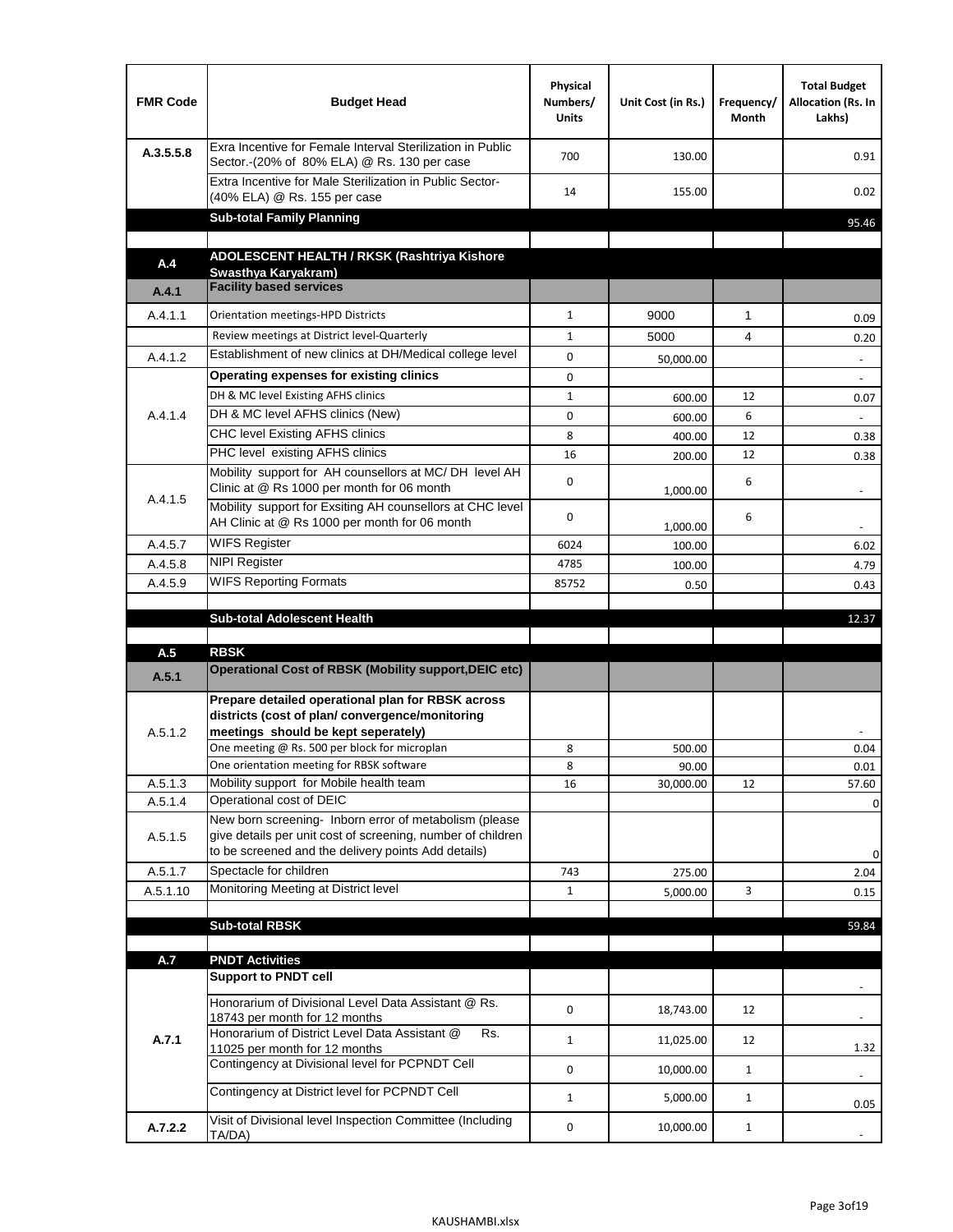| <b>FMR Code</b>      | <b>Budget Head</b>                                                                                                                              | Physical<br>Numbers/<br><b>Units</b> | Unit Cost (in Rs.)     | Frequency/<br><b>Month</b> | <b>Total Budget</b><br><b>Allocation (Rs. In</b><br>Lakhs) |
|----------------------|-------------------------------------------------------------------------------------------------------------------------------------------------|--------------------------------------|------------------------|----------------------------|------------------------------------------------------------|
| A.7.2.5              | Orientation of Member of District advisory Committee at<br><b>Divisional Level</b>                                                              | $\Omega$                             | 200,000.00             | $\mathbf{1}$               | $\overline{\phantom{m}}$                                   |
| A.7.2.9              | Capacity building of DGCS, CJM, District officers, Nodal<br>Officers, Ultrasound Owners, ASHA and AWWs<br>workshop at Districts and Block level |                                      |                        |                            |                                                            |
|                      | <b>District level</b>                                                                                                                           | $\mathbf{1}$                         | 10,000.00              | $\mathbf{1}$               | 0.10                                                       |
|                      | <b>Block level</b>                                                                                                                              | 8                                    | 5,000.00               | $\mathbf{1}$               | 0.40                                                       |
|                      | <b>Sub-total PNDT activities</b>                                                                                                                |                                      |                        |                            | 1.87                                                       |
|                      |                                                                                                                                                 |                                      |                        |                            |                                                            |
| A.8                  | <b>Human Resources</b>                                                                                                                          |                                      |                        |                            |                                                            |
| A.8.1                | <b>Contractual Staff &amp; Services</b>                                                                                                         |                                      |                        |                            |                                                            |
| A.8.1.1<br>A.8.1.1.1 | <b>ANMs, Supervisory Nurses, LHVs</b><br><b>ANMs</b>                                                                                            |                                      |                        |                            |                                                            |
|                      | Honorarium of ANMs (New)                                                                                                                        | 0                                    |                        | 6                          | $\blacksquare$                                             |
| A.8.1.1.1.a          | Honorarium of ANMs (Existing)                                                                                                                   | $\overline{2}$                       | 11,550.00<br>11,550.00 | 12                         | 2.77                                                       |
|                      | Honorarium of ANMs (New)                                                                                                                        | 8                                    | 11,550.00              | 6                          | 5.54                                                       |
| A.8.1.1.1.f          | Honorarium of ANMs (Existing)                                                                                                                   | 15                                   | 11,550.00              | 12                         | 20.79                                                      |
| A.8.1.1.2            | <b>Staff Nurses</b>                                                                                                                             |                                      |                        |                            |                                                            |
| A.8.1.1.2.a          | <b>DH</b>                                                                                                                                       |                                      |                        |                            | $\Box$                                                     |
|                      | Honorarium of SNs (New)                                                                                                                         | $\overline{7}$                       | 19,060.00              | 6                          | 8.01                                                       |
| A.8.1.1.2.b          | Honorarium of SNs (Existing)                                                                                                                    | 58                                   | 19.060.00              | 12                         | 132.66                                                     |
|                      | <b>Staff Nurse-NRC</b>                                                                                                                          |                                      |                        |                            | L.                                                         |
|                      | Old, SNs @19060/Month for 12 months                                                                                                             | 3                                    | 19,060.00              | 12                         | 6.86                                                       |
|                      | New, SNs @18150 per Month                                                                                                                       | $\mathbf{1}$                         | 18,150.00              | 6                          | 1.09                                                       |
|                      | <b>Staff Nurse-SNCU</b>                                                                                                                         |                                      |                        |                            |                                                            |
| A.8.1.1.2.f          | Exiting Staff Nurse Honorarium @ Rs.19060/- p.m. for 12<br>months                                                                               | $\Omega$                             | 19,060.00              | 12                         | -                                                          |
|                      | New Staff Nurse Honorarium @ Rs.18150/- p.m. for 6 months                                                                                       | 8                                    | 18,150.00              | 6                          | 8.71                                                       |
|                      | <b>Staff Nurse-NBSU</b>                                                                                                                         |                                      |                        |                            |                                                            |
|                      | Staff Nurse Honorarium @ Rs.18150/- p.m. (For 6 Months)                                                                                         | 3                                    | 18,150.00              | 12                         | 6.53                                                       |
|                      | Human Resource Pediatric Intencive Care unit (PICU)                                                                                             |                                      |                        |                            |                                                            |
| A.8.1.1.2.g          | Staff Nurses Honorarium @ Rs. 18,150 per months for 12<br>months                                                                                | 0                                    | 18,150.00              | 12                         |                                                            |
| A.8.1.2.1            | <b>Laboratory Technicians</b>                                                                                                                   |                                      |                        |                            |                                                            |
| A.8.1.2.1.a          | Honorarium of Laboratory Technician                                                                                                             |                                      |                        |                            | 3.47                                                       |
| A.8.1.3              | <b>Specialists</b>                                                                                                                              |                                      |                        |                            |                                                            |
| A.8.1.3.1.b          | Honorarium of Contractual Gynaecologists/Surgeons                                                                                               | $\mathbf{1}$                         | 80,000.00              | 12                         | 9.60                                                       |
| A.8.1.3.3            | Anesthetists                                                                                                                                    |                                      |                        |                            |                                                            |
| A.8.1.3.3.b          | Honorarium of Contractual Anesthetists                                                                                                          | 0                                    | 80,000.00              | 12                         | $\blacksquare$                                             |
| A.8.1.3.5            | Specialists for CH (Pediatrician etc) in SNCU, NBSU, NRC                                                                                        |                                      |                        |                            |                                                            |
|                      | Existing @ 78650/month for 12 Months                                                                                                            | 0                                    | 78,650.00              | 12                         | $\blacksquare$                                             |
| A.8.1.3.5.d          | New Peadiatrician Honorarium @ Rs.71500/- p.m. for 6<br>months                                                                                  | 3                                    | 71,500.00              | 6                          | 12.87                                                      |
| A.8.1.3.7            | Dental surgeons and dentists                                                                                                                    |                                      |                        |                            |                                                            |
| A.8.1.3.7.a          | Honorarium of Dental Surgen                                                                                                                     |                                      |                        |                            | 0.00                                                       |
| A.8.1.5              | <b>Medical Officers</b>                                                                                                                         |                                      |                        |                            |                                                            |
| A.8.1.5.2            | Honorarium of Medical Officers (New)                                                                                                            | $\mathbf{1}$                         | 41,580.00              | $\overline{2}$             | 0.83                                                       |
|                      | Honorarium of Medical Officers (Existing)                                                                                                       | 0                                    | 41,580.00              | 12                         |                                                            |
|                      | MOs for SNCU/ NBSU/NRC etc                                                                                                                      |                                      |                        |                            |                                                            |
| A.8.1.5.6            | Old, MO @41580 per Month                                                                                                                        | 0                                    | 41,580.00              | 12                         | $\blacksquare$                                             |
|                      | New, Mo@39600 Per Month                                                                                                                         | $\mathbf{1}$                         | 39,600.00              | 6                          | 2.38                                                       |
|                      | Human Resource Pediatric Intencive Care unit (PICU)                                                                                             |                                      |                        |                            |                                                            |
|                      | Existing, MO Honorarium @ Rs/41580/ Month for 12 Months                                                                                         | $\mathbf 0$                          | 41,580.00              | 12                         |                                                            |
| A.8.1.5.7            | New, MO Honorarium @ Rs. 39600 / Month for 6 Months                                                                                             | 0                                    | 39,600.00              | 6                          |                                                            |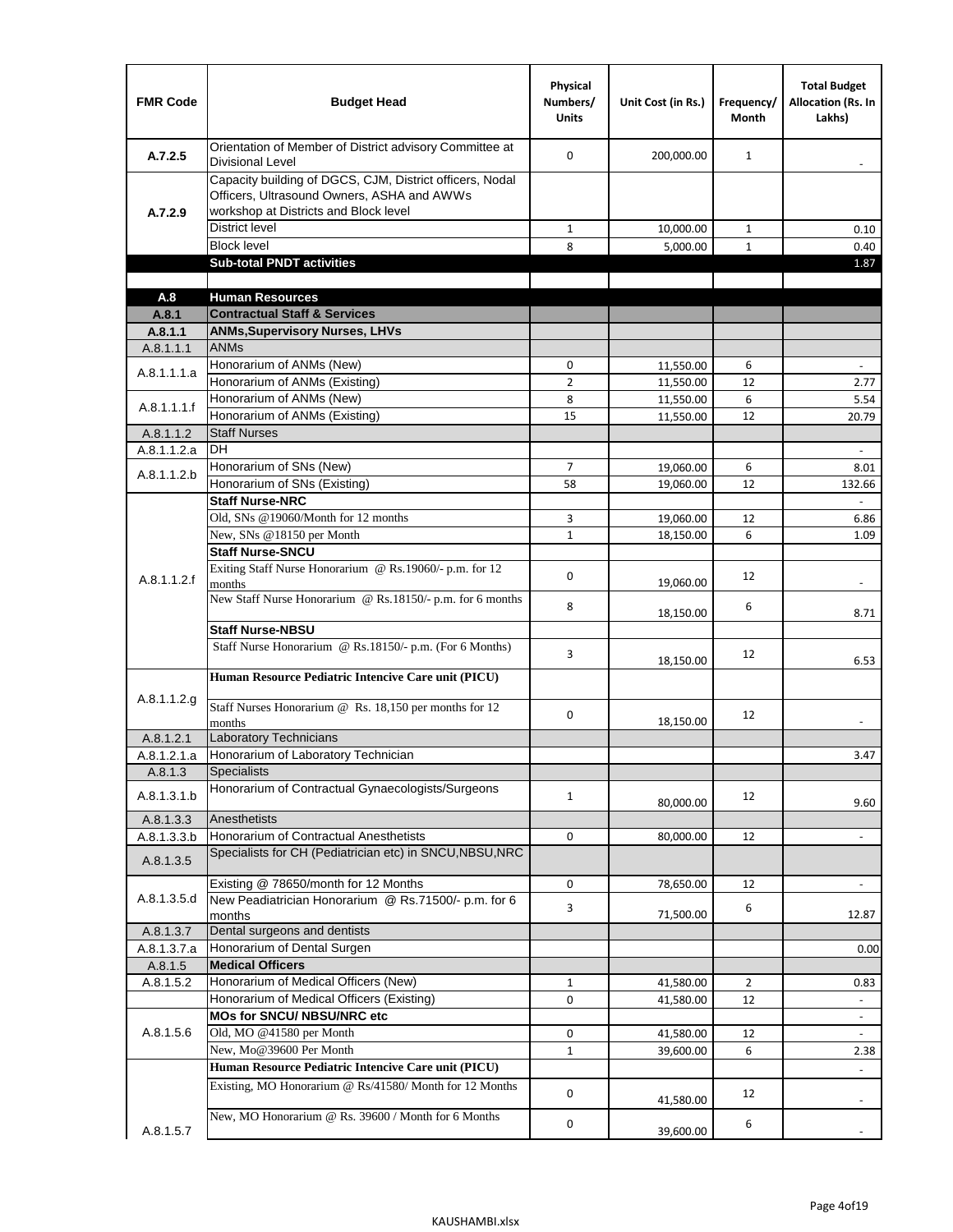| <b>FMR Code</b> | <b>Budget Head</b>                                                                    | Physical<br>Numbers/<br><b>Units</b> | Unit Cost (in Rs.)     | Frequency/<br>Month | <b>Total Budget</b><br>Allocation (Rs. In<br>Lakhs) |
|-----------------|---------------------------------------------------------------------------------------|--------------------------------------|------------------------|---------------------|-----------------------------------------------------|
|                 | Medical Officer/Training Coordinator, Honorarium at                                   |                                      |                        |                     |                                                     |
|                 | <b>Medical College</b><br>Old, Trg. Coord. @41580/month for 12 Month                  | 0                                    | 41,580.00              | 12                  |                                                     |
|                 | New, Trg. Coord.@39600/month for 6 Month                                              | $\Omega$                             | 39,600.00              | 6                   |                                                     |
| A.8.1.7.2       | Honorarium of X-Ray Technician for 12 months                                          |                                      |                        |                     | 3.47                                                |
| A.8.1.7.4       | RBSK teams (Exclusive mobile health team & DEIC                                       |                                      |                        |                     |                                                     |
|                 | Staff)<br><b>MOs- AYUSH/MBBS</b>                                                      |                                      |                        |                     |                                                     |
|                 | Honoraria Existing MBBS                                                               | $\mathbf{1}$                         | 41,675.00              | 12                  | 5.00                                                |
|                 | Honoraria New MBBS                                                                    | 0                                    | 37,800.00              | 6                   | $\blacksquare$                                      |
| A.8.1.7.4.1     | Honoraria - BDS                                                                       | 5                                    | 40,516.00              | 12                  | 24.31                                               |
|                 | Honoraria - AYUSH (Existing)                                                          | 21                                   | 27,783.00              | 12                  | 70.01                                               |
|                 | Honoraria - AYUSH recruited upto March 16                                             | 5                                    | 26,460.00              | 12                  | 15.88                                               |
|                 | Honoraria - AYUSH New                                                                 | $\mathbf 0$                          | 25,200.00              | 6                   |                                                     |
|                 | <b>Staff Nurse</b>                                                                    | $\mathbf 0$                          |                        |                     | $\omega$                                            |
|                 | Honoraria - Staff Nurse                                                               | $\overline{7}$                       | 19,100.00              | 12                  | 16.04                                               |
| A.8.1.7.4.2     | ANM                                                                                   |                                      |                        |                     |                                                     |
|                 | Honoraria - ANMs (Existing)                                                           | 8                                    | 11,576.00              | 12                  | 11.11                                               |
|                 | Honoraria - ANM (Recruited upto March 16)                                             | $\mathbf{1}$                         | 11,025.00              | 12                  | 1.32                                                |
|                 | Honoraria - ANM (New)<br><b>Paramedical</b>                                           | $\mathbf 0$                          | 10,500.00              | 6                   |                                                     |
|                 | Honoraria - Paramedical                                                               | $\mathbf 0$<br>16                    |                        | 12                  | $\overline{\phantom{a}}$                            |
|                 | <b>Pharmacists</b>                                                                    | $\mathbf 0$                          | 13,753.00              |                     | 26.41                                               |
| A.8.1.7.4.3     | Honoraria - Pharmacist (Existing)                                                     | 0                                    | 14,884.00              | 12                  | $\overline{\phantom{a}}$                            |
|                 | Honoraria - Pharmacist (Recruited upto March 16)                                      | $\mathbf 0$                          | 14,175.00              | 12                  | $\blacksquare$                                      |
|                 | Honoraria - Pharmacist (New)                                                          | $\mathbf 0$                          | 13,500.00              | 6                   | ÷,                                                  |
|                 | Sub Total RBSK mobile teams                                                           | $\Omega$                             |                        |                     | $\overline{\phantom{a}}$                            |
| A.8.1.7.5       | <b>Others</b>                                                                         |                                      |                        |                     |                                                     |
| A.8.1.7.5.1     | Honorarium of RMNCH/FP Counselors @ Rs.10760/- for                                    | $\overline{7}$                       | 10,760.00              | 12                  | 9.04                                                |
|                 | 12 months                                                                             |                                      |                        |                     |                                                     |
|                 | <b>Adolescent Health counselors</b>                                                   |                                      |                        |                     | $\blacksquare$                                      |
| A.8.1.7.5.2     | AH counselors at DH level (1st & 2nd phase)                                           | $\mathbf 0$                          | 13,891.00              | 12                  | $\overline{\phantom{a}}$                            |
|                 | AH counselors DH level of 3nd phase<br>AH counselors at DH/MC level (New)             | 0<br>$\mathbf{1}$                    | 13,230.00<br>12,600.00 | 12<br>12            | $\overline{\phantom{a}}$<br>1.51                    |
|                 | AH counsellors at CHC level                                                           | $\mathbf 0$                          | 13,230.00              | 6                   | $\omega$                                            |
|                 | <b>Nutriionist</b>                                                                    | $\mathbf 0$                          |                        |                     | $\overline{\phantom{a}}$                            |
| A.8.1.7.5.4     | Old, Nutrist. @17325 per Month for 12 months                                          | $\mathbf{1}$                         | 17,325.00              | 12                  | 2.08                                                |
|                 | New, Nutrist. @16500 per Month for 6 months                                           | 0                                    | 16,500.00              | 6                   |                                                     |
|                 | <b>HR for Cold Chain</b>                                                              | 0                                    |                        |                     |                                                     |
|                 | Hononarium of Cold Chain Handlers at Division level                                   | 0                                    | 11,430.00              | 12                  |                                                     |
|                 | Hononarium of Cold Chain Handlers at District level                                   | 1                                    | 11,430.00              | 12                  | 1.37                                                |
|                 | Hononarium of Technician (Refeigator Machenic) at                                     |                                      |                        |                     |                                                     |
|                 | <b>Division level</b>                                                                 | 0                                    | 19,060.00              | 12                  |                                                     |
|                 | Technician (Refeigator Machenic) at District level                                    | $\mathbf{1}$                         | 19,060.00              | 12                  | 2.29                                                |
| A.8.1.7.7       | Honararium of Vaccince Strore Keeper at Division level                                | 0                                    | 25,410.00              | 12                  | $\blacksquare$                                      |
|                 | Honararium of Vaccince Van Driver at Division level                                   | 0                                    | 19,060.00              | 12                  | $\blacksquare$                                      |
|                 | HR for Blood Bank Storage/Unit                                                        |                                      |                        |                     |                                                     |
|                 | Man Power Support at 89 Blood Banks                                                   |                                      |                        |                     | 15.67                                               |
|                 | Man Power Support at 118 Blood Storage Centre                                         |                                      |                        |                     | 9.60                                                |
|                 | Manpower support of 18 BCTV                                                           |                                      |                        |                     | 0.00                                                |
| A.8.1.7.8       | Staff for Training Institutes/ SIHFW/ Nursing Training                                |                                      |                        |                     | 0                                                   |
|                 | Incentive/ Awards etc. to SN, ANMs etc.                                               |                                      |                        |                     |                                                     |
|                 | SBA Trained ANMs at L1 SCs from 6th delivery every month                              | 1150                                 | 300.00                 |                     | 3.45                                                |
|                 | SBA Trained ANMs/SNs at APHCs/PHCs starting from 16th                                 | 150                                  |                        |                     |                                                     |
| A.8.1.8         | Delivery every month                                                                  |                                      | 300.00                 |                     | 0.45                                                |
|                 | SBA Trained ANMs/SNs at Non FRU CHCs/BPHCs starting from<br>51st Delivery every month | 3000                                 |                        |                     |                                                     |
|                 |                                                                                       |                                      | 300.00                 |                     | 9.00                                                |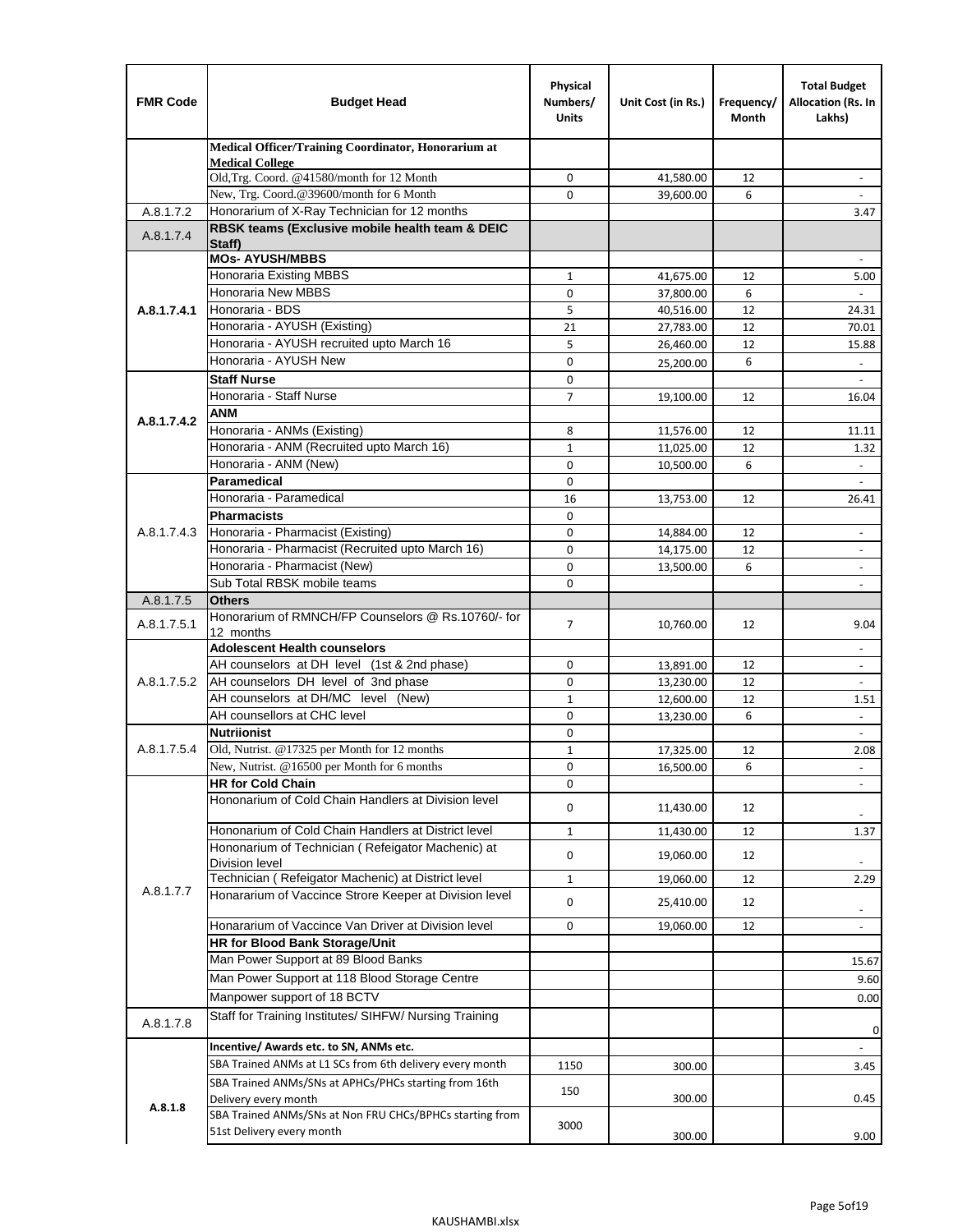| <b>FMR Code</b> | <b>Budget Head</b>                                                                                               | Physical<br>Numbers/<br><b>Units</b> | Unit Cost (in Rs.) | Frequency/<br>Month | <b>Total Budget</b><br>Allocation (Rs. In<br>Lakhs) |
|-----------------|------------------------------------------------------------------------------------------------------------------|--------------------------------------|--------------------|---------------------|-----------------------------------------------------|
|                 | Incentives for EMOC teams at below District level starting from<br>6th CS every month @Rs 3000/CS                | 60                                   | 3,000.00           |                     | 1.80                                                |
| A.8.1.9         | Honorarium of Data Entry Operator at DH                                                                          |                                      |                    |                     | 0.92                                                |
| A.8.1.10        | <b>Other Incentives Schemes (Pl.Specify)</b>                                                                     |                                      |                    |                     |                                                     |
| A.8.1.10.1      | Fixed difficult area Incentive                                                                                   | 0                                    |                    |                     |                                                     |
|                 | FRU Operationalization for Gynae & anaesthetist                                                                  |                                      |                    |                     |                                                     |
| A.8.1.10.2      | specialist on call from govt sector for NHPDs & HPDs<br>FRU Operationalization Gynaecologists specialist on call | 60                                   | 3,000.00           |                     | 1.80                                                |
| A.8.1.10.3      | for NHPDs & HPDs                                                                                                 | 30                                   | 4,500.00           |                     | 1.35                                                |
| A.8.1.10.4      | FRU Operationalization anaesthetist specialist on call for<br>NHPDs & HPDs                                       | 60                                   | 3,000.00           |                     | 1.80                                                |
| A.8.1.10.5      | Performance based Incentives to RMNCH+A Counsellors<br>in Family Planning @ Rs.50/ client                        | 200                                  | 50.00              |                     | 0.10                                                |
| A.8.1.11        | <b>Support Staff for Health Facilities</b>                                                                       |                                      |                    |                     |                                                     |
|                 | <b>HR-NRC</b>                                                                                                    |                                      |                    |                     | $\frac{1}{2}$                                       |
|                 | Cook                                                                                                             |                                      |                    |                     |                                                     |
|                 | Old, Cook @7500 per Month for 12 months                                                                          | 1                                    | 7,500.00           | 12                  | 0.90                                                |
|                 | New, Cook @7500 per Month for 6 months                                                                           | 0                                    | 7,500.00           | 6                   | $\overline{\phantom{a}}$                            |
|                 | <b>Care Taker</b>                                                                                                |                                      |                    |                     |                                                     |
|                 | Old, Caretaker @6400 per Month for 12 months                                                                     | $\mathbf{1}$                         | 6,400.00           | 12                  | 0.77                                                |
|                 | New, Caretaker @6400 per Month for 6 months                                                                      | $\Omega$                             | 6,400.00           | 6                   |                                                     |
|                 | <b>Cleaner</b>                                                                                                   |                                      |                    |                     |                                                     |
|                 | Old, Cleaner @6400 per Month for 12 months                                                                       | 1                                    | 6,400.00           | 12                  | 0.77                                                |
|                 | New, Cleaner @6400 per Month for 6 months                                                                        | 0                                    | 6,400.00           | 6                   |                                                     |
|                 | <b>HR-SNCU</b>                                                                                                   |                                      |                    |                     |                                                     |
| A.8.1.11.f      | Cleaner/ Ward Ayah/Security Guard                                                                                |                                      |                    |                     |                                                     |
|                 | Existing CL/WA Honorarium @ Rs. 6400/monty for 12<br>months                                                      | 0                                    | 6,400.00           | 12                  |                                                     |
|                 | New CL/WA/SG Honorarium @ Rs. 6400/month for 6                                                                   |                                      |                    |                     |                                                     |
|                 | month                                                                                                            | 9                                    | 6,400.00           | 6                   | 3.46                                                |
|                 | <b>Data Entry Oprator</b>                                                                                        |                                      |                    |                     |                                                     |
|                 | old DEO Honorarium @ Rs.12000/- p.m. for 12 months                                                               |                                      |                    |                     |                                                     |
|                 |                                                                                                                  | $\mathbf 0$                          | 12,000.00          | 12                  |                                                     |
|                 | New DEO Honorarium @ Rs.12000/- p.m. for 6 months                                                                | $\mathbf{1}$                         |                    | 6                   |                                                     |
|                 | Human Resource Pediatric Intencive Care unit (PICU)                                                              |                                      | 12,000.00          |                     | 0.72                                                |
|                 |                                                                                                                  |                                      |                    |                     |                                                     |
|                 | Ward Aaya/Sweeper Honorarium @ Rs. 6400/Month for 6                                                              | $\Omega$                             |                    | 6                   |                                                     |
|                 | months<br>Sub-total HR                                                                                           |                                      | 6,400.00           |                     | $\overline{\phantom{a}}$<br>464.49                  |
|                 |                                                                                                                  |                                      |                    |                     |                                                     |
| A.9             | <b>TRAINING</b>                                                                                                  |                                      |                    |                     |                                                     |
| A.9.1           | Skill lab                                                                                                        |                                      |                    |                     |                                                     |
| A.9.1.3         | Training Motivation and follow up visit                                                                          |                                      |                    |                     | 0                                                   |
| A.9.3           | <b>Maternal Health Training</b>                                                                                  |                                      |                    |                     | $\overline{\phantom{a}}$                            |
| A.9.3.1.4       | Training of ANMs / LHVs in SBA                                                                                   |                                      |                    |                     | 7.60                                                |
| A.9.3.7         | Other maternal health training (please specify)                                                                  |                                      |                    |                     |                                                     |
| A.9.3.7.1       | MDR training of District and Block level officials                                                               | $\overline{2}$                       | 22,950.00          |                     | 0.46                                                |
| A.9.3.7.5       | ANM Training on new ANC guidelines and HRPs                                                                      |                                      |                    |                     | $\omega$                                            |
|                 | District level                                                                                                   | $\overline{2}$                       | 29,300.00          |                     | 0.59                                                |
|                 | <b>Block Level</b>                                                                                               | 8                                    | 31,050.00          |                     | 2.48                                                |
| A.9.10          | <b>Training (Nursing)</b>                                                                                        |                                      |                    |                     | $\overline{\phantom{a}}$                            |
| A.9.10.1        | Strengthening of Existing Training Institutions/Nursing School<br>excluding infrastructure and HR.               | 0                                    | 4,300,000.00       |                     |                                                     |
|                 |                                                                                                                  |                                      |                    |                     |                                                     |
| A.9.10.2        | New Training Institutions/School                                                                                 | 1                                    | 152,000.00         |                     | 1.52                                                |
|                 | <b>National Dewarming Day</b>                                                                                    |                                      |                    |                     |                                                     |
| A.9.11.3        | Orientaion meeting-District level                                                                                | $\mathbf 1$                          | 5000               | $\overline{2}$      | 0.10                                                |
|                 | Orientaion meeting-Block level                                                                                   | 8                                    | 7500               | $\overline{2}$      | 1.20                                                |
| A.9.12          | <b>RBSK training</b>                                                                                             |                                      |                    |                     | $\overline{\phantom{a}}$                            |
| A.9.12.1        | RBSK Training -Training of Mobile health team -<br>technical and managerial (5 days)                             |                                      |                    |                     | 0                                                   |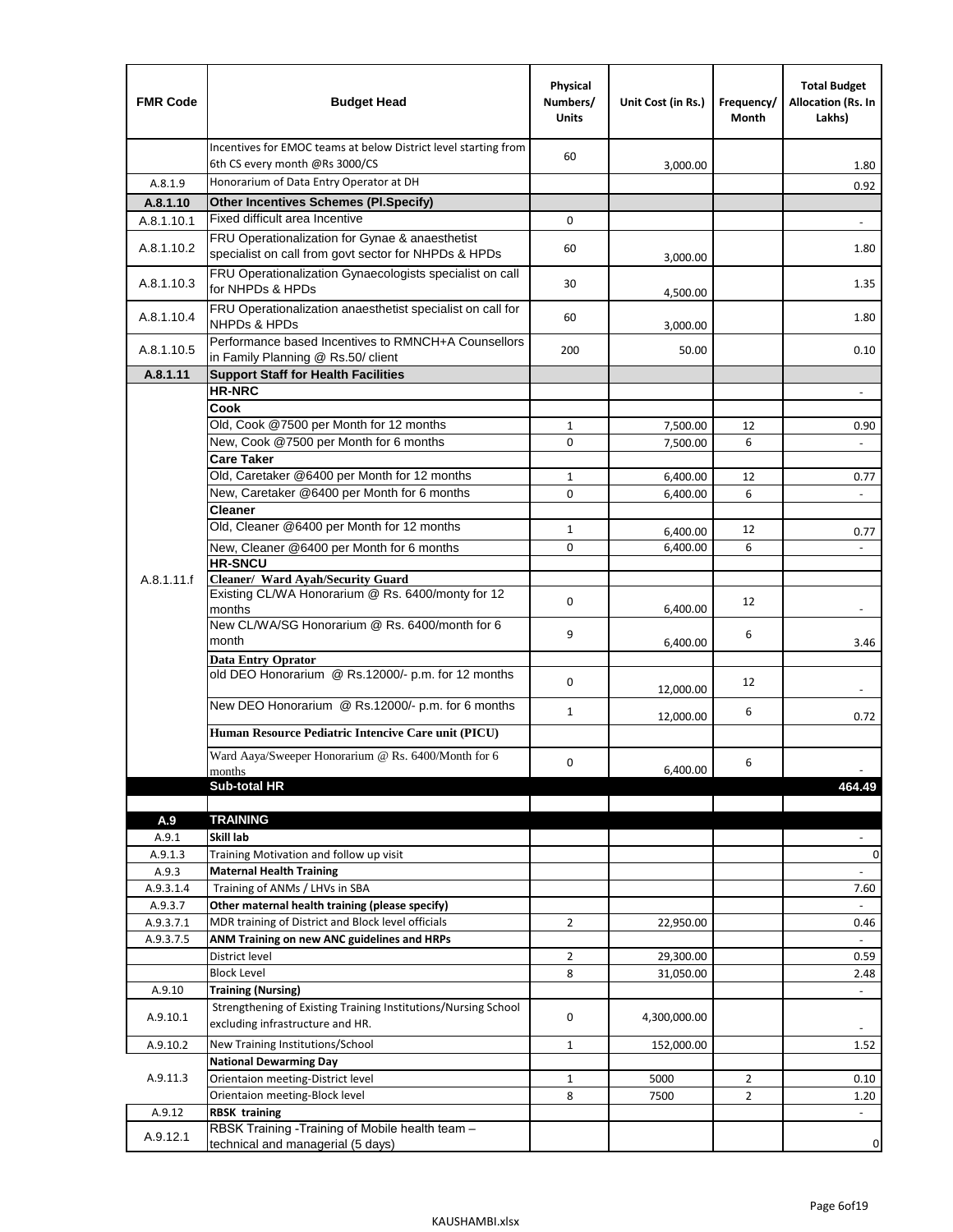| <b>FMR Code</b>        | <b>Budget Head</b>                                                                           | Physical<br>Numbers/<br><b>Units</b> | Unit Cost (in Rs.) | Frequency/<br><b>Month</b> | <b>Total Budget</b><br>Allocation (Rs. In<br>Lakhs) |
|------------------------|----------------------------------------------------------------------------------------------|--------------------------------------|--------------------|----------------------------|-----------------------------------------------------|
|                        |                                                                                              |                                      |                    |                            |                                                     |
|                        | <b>Sub-total Training</b>                                                                    |                                      |                    |                            | 13.95                                               |
| A.10                   | <b>PROGRAMME MANAGEMENT</b>                                                                  |                                      |                    |                            |                                                     |
| A.10.2                 | Contractual Staff for DPMSU recruited and in position                                        |                                      |                    |                            |                                                     |
| A.10.2.1               | District Programme Manager                                                                   | $\mathbf{1}$                         | 39,690.00          | 12                         | 4.76                                                |
| A.10.2.2               | District Accounts Manager                                                                    | 1                                    | 32,303.00          | 12                         | 3.88                                                |
| A.10.2.3               | District Data Manager                                                                        | $\mathbf{1}$                         |                    | 12                         |                                                     |
| A.10.2.4               | Consultants/ Programme Officers (Kindly Specify)                                             | $\mathbf 0$                          | 22,050.00          |                            | 2.65                                                |
|                        | Honorarium of RKSK Coordinator                                                               | $\mathbf{1}$                         | 25,000.00          | 9                          | 2.25                                                |
| A.10.2.5               | Accountants                                                                                  | 0                                    |                    |                            |                                                     |
| A.10.2.6               | Data Entry Operators                                                                         | 0                                    |                    |                            | $\overline{\phantom{a}}$                            |
| A.10.2.7               | Support Staff (Kindly Specify)                                                               | $\mathbf{1}$                         | 8,269.00           | 12                         | 0.99                                                |
| A.10.2.8.1             | Operational Cost for DPMU unit                                                               | $\mathbf{1}$                         | 89,250.00          | 12                         | 10.71                                               |
| A.10.2.8.5             | <b>DEIC Managers</b>                                                                         | $\mathbf 0$                          | 33,000.00          | 10                         |                                                     |
| A.10.3                 | <b>Strengthening of Block PMU</b>                                                            |                                      |                    |                            |                                                     |
| A.10.3.1               | <b>Block Programme Manager</b>                                                               |                                      |                    |                            | 23.28                                               |
| A.10.3.2               | <b>Block Accounts Manager</b>                                                                |                                      | 12,128.00          | 12                         | 11.64                                               |
| A.10.3.7.1             | Operational Cost for BPMU unit                                                               | 8                                    | 15,000.00          | 12                         | 14.40                                               |
| A.10.6                 | <b>Concurrent Audit system</b>                                                               |                                      |                    |                            |                                                     |
|                        | Monthly Concurrent Audit<br><b>Block Spesific Work</b>                                       | $\mathbf{1}$<br>8                    | 4,500.00<br>500.00 | 12<br>12                   | 0.54<br>0.48                                        |
| A.10.7                 | <b>Mobility Support, Field Visits</b>                                                        |                                      |                    |                            |                                                     |
| A.10.7.2               | <b>DPMU/District</b>                                                                         | 2                                    | 30,000.00          | 12                         | 7.20                                                |
| A.10.7.3               | <b>BPMU/Block</b>                                                                            | 8                                    | 30,000.00          | 12                         | 28.80                                               |
| A.10.8.1               | Vehicles for Divisional / AD office                                                          | 0                                    | 30,000.00          | 12                         |                                                     |
|                        |                                                                                              |                                      |                    |                            |                                                     |
|                        | <b>Sub-total Programme Management</b>                                                        |                                      |                    |                            | 111.59                                              |
|                        | Total of RMNCH+A                                                                             |                                      |                    |                            | 1,850.43                                            |
|                        |                                                                                              |                                      |                    |                            |                                                     |
|                        | Additionalities under NRHM (Mission Flexible Pool)                                           |                                      |                    |                            |                                                     |
| в                      |                                                                                              |                                      |                    |                            |                                                     |
| <b>B1</b>              | <b>ASHA</b>                                                                                  |                                      |                    |                            |                                                     |
| B1.1.1.3               | <b>Supplementary training for ASHAs</b><br>TOT of ASHA Trainer- I round (at RHFWTC)          |                                      |                    |                            |                                                     |
| B1.1.1.3.1             | Batch cost+Equipment+Module+ Monitoring Visit                                                |                                      |                    |                            |                                                     |
| B1.1.1.3.2             | TOT of ASHA Trainers -II Round (at RHFWTC)                                                   |                                      |                    |                            |                                                     |
| B1.1.1.4               | Post training support and supervision                                                        |                                      |                    |                            | $\sim$                                              |
|                        | Supervision costs by ASHA facilitators<br>(12 months)                                        |                                      |                    |                            | 40.80                                               |
| B1.1.1.4.1             | Supervision costs by ASHA facilitators<br>(6 months)                                         |                                      |                    |                            |                                                     |
|                        |                                                                                              |                                      |                    |                            |                                                     |
| B1.1.1.4.2             | Monthly review Meeting of ASHA Sangini with BCPM                                             |                                      |                    |                            | 1.22                                                |
| B <sub>1.1.3</sub>     | Performance Incentive/Other Incentive to ASHAs (if                                           |                                      |                    |                            |                                                     |
|                        | any)<br><b>ASHA incentives under Maternal Health</b>                                         |                                      |                    |                            |                                                     |
| B1.1.3.1<br>B1.1.3.1.2 | Maternal Death Audit Information                                                             | 166                                  | 200.00             |                            | 0.33                                                |
| B1.1.3.2               | Incentive to ASHA under Child Health                                                         |                                      |                    |                            | ÷.                                                  |
| B1.1.3.2.1             | Incentive for Home Based Newborn Care programme                                              | 46332                                | 250.00             |                            | 115.83                                              |
| B1.1.3.2.4             | Incentive for referral of SAM cases to NRC @ Rs.50/Case                                      | 240                                  | 50.00              |                            | 0.12                                                |
| B1.1.3.2.5             | Incentive for follow up of discharge of SAM children from<br>NRCs @ Rs. 100/ for 4 Follow up | 240                                  | 100.00             |                            | 0.24                                                |
| B1.1.3.3               | ASHA Incentives under family planning (ESB/ PPIUCD/<br>Others)                               |                                      |                    |                            |                                                     |
| B1.1.3.3.1             | ASHA PPIUCD incentive for accompanying the client for<br>PPIUCD insertion                    | 3200                                 | 150.00             |                            | 4.80                                                |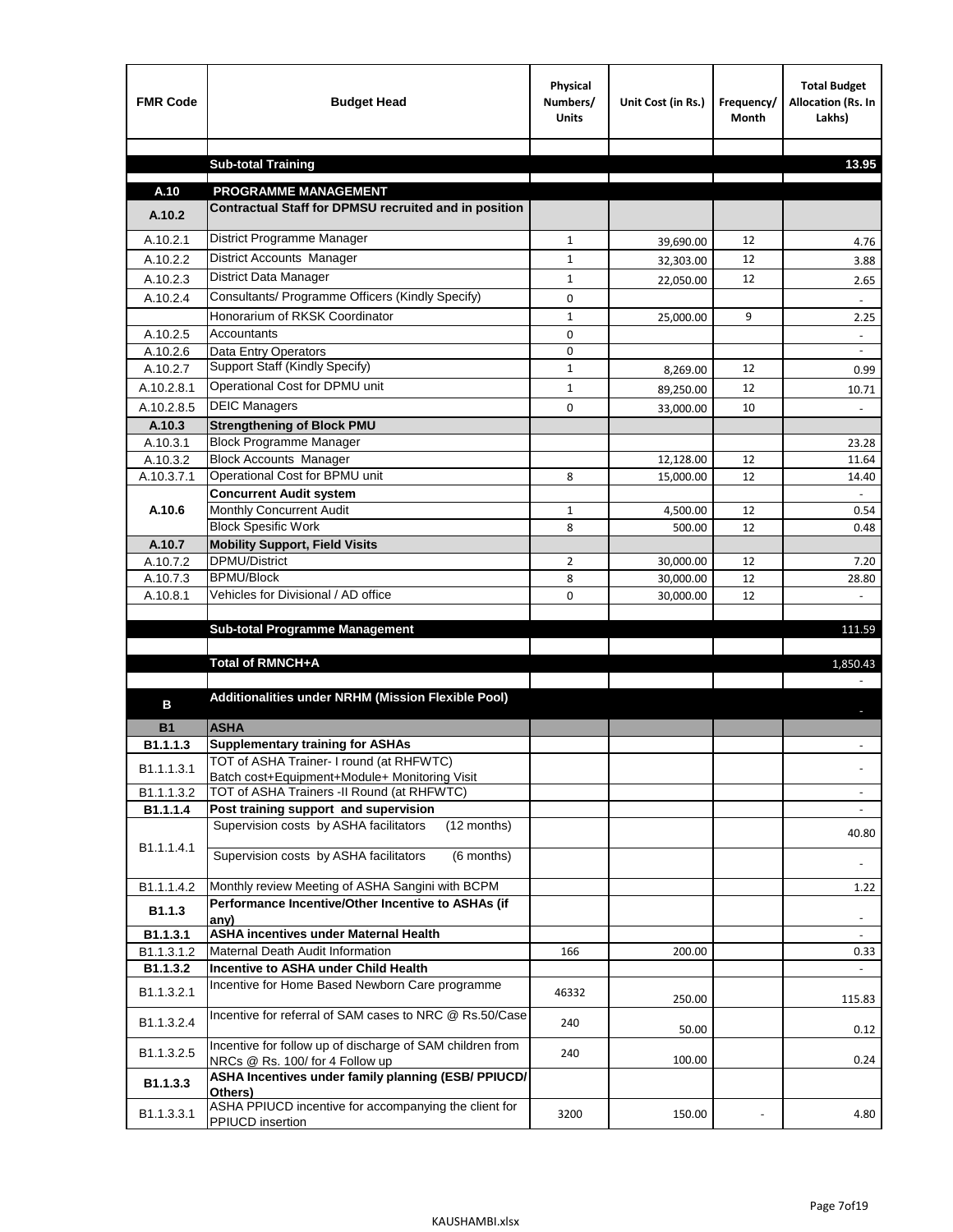| <b>FMR Code</b>            | <b>Budget Head</b>                                                                                                                                                    | Physical<br>Numbers/<br><b>Units</b> | Unit Cost (in Rs.) | Frequency/<br>Month | <b>Total Budget</b><br><b>Allocation (Rs. In</b><br>Lakhs) |
|----------------------------|-----------------------------------------------------------------------------------------------------------------------------------------------------------------------|--------------------------------------|--------------------|---------------------|------------------------------------------------------------|
|                            | ASHA incentive under ESB scheme for promoting<br>spacing of births @ 500/- per ASHA/client                                                                            | 750                                  | 500.00             |                     | 3.75                                                       |
| B <sub>1.1</sub> , 3, 3, 2 | Spacing for 2 years after marriage @ 500/- per<br>ASHA/client                                                                                                         | 750                                  | 500.00             |                     | 3.75                                                       |
| B1.1.3.3.3                 | ASHA Incentive under ESB scheme for promoting<br>adoption of limiting method upto two children @ Rs. 1000<br>per client                                               | 870                                  | 1,000.00           |                     | 8.70                                                       |
| B1.1.3.6                   | <b>ASHA Incentives (other)</b>                                                                                                                                        |                                      |                    |                     |                                                            |
| B <sub>1.1</sub> , 3, 5, 3 | ASHA incentive for NDD for 2 round                                                                                                                                    | 1660                                 | 100.00             | $\overline{2}$      | 3.32                                                       |
| B <sub>1.1</sub> .3.6.1    | Amount to be released for 12 months for Routine<br>activities (4 month incentive for ASHAs those are yet to<br>be placed)                                             |                                      |                    |                     | 186.24                                                     |
| B1.1.3.6.4                 | Incentive to ASHA Facilitator (12 Months)                                                                                                                             |                                      |                    |                     | 2.45                                                       |
| B <sub>1.1</sub> .3.6.5    | Reimbursement of travel expenses for accompanying a<br>woman to facility for surgical abortion (MVA/EVA) @<br>Rs.150/-per case                                        | 30                                   | 150.00             |                     | 0.05                                                       |
| B <sub>1.1</sub> .3.6.6    | Reimbursement of travel expenses for accompanying a<br>woman to facility for medical abortion (MMA) @ Rs.225/-<br>per case                                            | 30                                   | 225.00             |                     | 0.07                                                       |
| B1.1.3.6.9                 | ASHA Torch (NO. of ASHA +AF) @ Rs. 262.20                                                                                                                             |                                      |                    |                     | 4.53                                                       |
| B1.1.3.7                   | Other (support provisions to ASHA such as uniform,<br>diary, ASHA Ghar etc)                                                                                           |                                      |                    |                     |                                                            |
| B <sub>1.1</sub> .3.7.2    | ASHA Payment Voucher, Payment Register and VHIR<br>1.@ Rs. 25/ASHA, 2.@Rs.50/AF, 3.@Rs.150/block for<br>ASHa master payment register,<br>4. @Rs.174.5/ASHA/B1.1.3.7.2 |                                      |                    |                     | 3.36                                                       |
| B <sub>1.1</sub> , 3.7.4   | ASHA SAREE (TA/DA for Attending monthly meeting) No.<br>of ASHA+AF @ Rs.450                                                                                           |                                      |                    |                     | 7.78                                                       |
| B1.1.5.1                   | Honorarium of Regional Coordinator                                                                                                                                    |                                      |                    |                     |                                                            |
| B <sub>1.1.5.2</sub>       | Honararium of District Community Process Manager                                                                                                                      | $\mathbf{1}$                         | 32,303.00          | 12                  | 3.88                                                       |
| B1.1.5.3                   | Honararium of Block Community Process Manager                                                                                                                         | 8                                    | 12,000.00          | 12                  | 11.52                                                      |
|                            | Mobility cost for ARC/AMG                                                                                                                                             |                                      |                    |                     |                                                            |
| B <sub>1.1.5.4</sub>       | AMG cost                                                                                                                                                              | $\mathbf{1}$                         | 10,000.00          | $\mathbf{1}$        | 0.10                                                       |
|                            | Quarterly BCPM meeting at Divisional Head Quarter @                                                                                                                   |                                      |                    |                     |                                                            |
|                            | rs. 500/BCPM/atr.                                                                                                                                                     |                                      |                    |                     |                                                            |
|                            | <b>Sub Total of ASHA</b>                                                                                                                                              |                                      |                    |                     | 402.82738                                                  |
|                            |                                                                                                                                                                       |                                      |                    |                     |                                                            |
| B.2                        | <b>Untied Fund</b>                                                                                                                                                    |                                      |                    |                     |                                                            |
| B <sub>2.3</sub>           | <b>CHCs</b>                                                                                                                                                           |                                      |                    |                     | 22.40                                                      |
| B <sub>2.4</sub>           | <b>PHCs</b>                                                                                                                                                           |                                      |                    |                     | 25.38                                                      |
|                            | <b>Sub Total of Untied Fund</b>                                                                                                                                       |                                      |                    |                     | 47.775                                                     |
| <b>B9</b>                  | <b>Mainstreaming of AYUSH</b>                                                                                                                                         |                                      |                    |                     |                                                            |
| B.9.1                      | Medical Officers at CHCs/ PHCs (Only AYUSH)                                                                                                                           |                                      |                    |                     |                                                            |
| B.9.1.1                    | <b>DH</b>                                                                                                                                                             | 3                                    | 29,106.00          | 12                  | 10.48                                                      |
| B.9.1.2                    | <b>FRUs</b>                                                                                                                                                           | 4                                    | 29,106.00          | 12                  | 13.97                                                      |
| B.9.1.3                    | Non FRU SDH/ CHC                                                                                                                                                      | 4                                    | 29,106.00          | 12                  | 13.97                                                      |
| B.9.1.4                    | 24 X 7 PHC                                                                                                                                                            | 11                                   | 29,106.00          | 12                  | 38.42                                                      |
| B.9.1.5                    | Non-24 X 7 PHCs/ APHCs                                                                                                                                                | $\overline{2}$                       | 29,106.00          | 12                  | 6.99                                                       |
| B.9.2                      | Other Staff Nurses and Supervisory Nurses/ AYUSH<br>pharmacists (Only AYUSH)                                                                                          |                                      |                    |                     |                                                            |
| B.9.2.1                    | DH                                                                                                                                                                    | $\mathbf{1}$                         | 10,914.75          | 12                  | 1.31                                                       |
| B.9.2.2                    | <b>FRUs</b>                                                                                                                                                           | $\overline{2}$                       | 10,914.75          | 12                  | 2.62                                                       |
| B.9.2.3                    | Non FRU SDH/ CHC                                                                                                                                                      | 4                                    | 10,914.75          | 12                  | 5.24                                                       |
| B.9.2.4                    | 24 X 7 PHC                                                                                                                                                            | 4                                    |                    | 12                  |                                                            |
|                            | Non-24 X 7 PHCs                                                                                                                                                       |                                      | 10,914.75          |                     | 5.24                                                       |
| B.9.2.5                    |                                                                                                                                                                       | 0                                    | 10,914.75          | 12                  | $\blacksquare$                                             |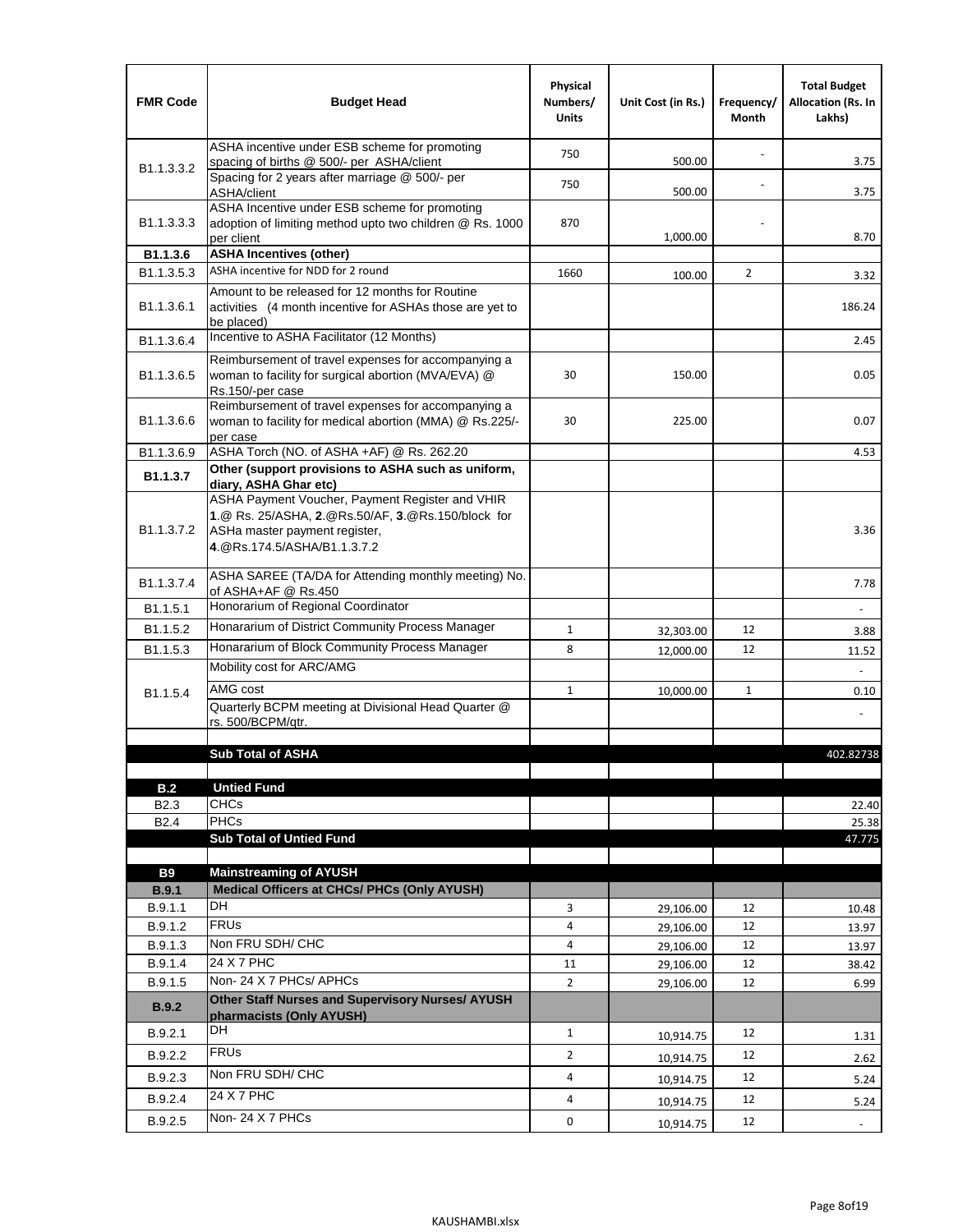| <b>FMR Code</b>               | <b>Budget Head</b>                                                                              | Physical<br>Numbers/<br><b>Units</b> | Unit Cost (in Rs.) | Frequency/<br>Month | <b>Total Budget</b><br>Allocation (Rs. In<br>Lakhs) |
|-------------------------------|-------------------------------------------------------------------------------------------------|--------------------------------------|--------------------|---------------------|-----------------------------------------------------|
|                               | Panchkarma Unit Lokbabdhu Rajnarayna Joint<br><b>Hospital, Lucknow</b>                          |                                      |                    |                     |                                                     |
| B.9.2.6                       | Honararium of Panchkarma Technician (1Male and 1<br>Female)                                     | 0                                    | 10,000.00          | 12                  |                                                     |
|                               | Honorarium of Panchkarma Attendent                                                              | 0                                    | 8,000.00           | 12                  |                                                     |
|                               | Lumpsum amount for Sweeper (Safai Karmi)                                                        |                                      |                    |                     | 0                                                   |
| <b>B9.3</b>                   | <b>Other Activities (Excluding HR)</b>                                                          |                                      |                    |                     |                                                     |
| B9.3.1                        | Contingency AYUSH wings                                                                         | $\mathbf{1}$                         | 20,000.00          |                     | 0.20                                                |
| B9.3.3                        | Establishment of Panchkarma Unit                                                                |                                      |                    |                     | $\mathbf 0$                                         |
| B9.3.4                        | Construction of AYUSH Wing                                                                      | 0                                    | 3,000,000.00       |                     |                                                     |
|                               |                                                                                                 |                                      |                    |                     |                                                     |
|                               | Sub Total of Mainstreaming of AYUSH                                                             |                                      |                    |                     | 98.43                                               |
|                               |                                                                                                 |                                      |                    |                     |                                                     |
| <b>B10</b>                    | <b>IEC-BCC NRHM</b>                                                                             |                                      |                    |                     |                                                     |
| B.10.3.5                      | <b>Girls Child Day</b><br><b>Division level</b>                                                 | 0                                    | 50,000.00          | 1                   |                                                     |
|                               | <b>Block level</b>                                                                              | 8                                    | 10,000.00          | $\mathbf{1}$        | 0.80                                                |
| <b>B.10.7</b>                 | Priniting activities (please specify)                                                           |                                      |                    |                     |                                                     |
| B.10.7.1                      | SM booklet @Rs 20.00 for all ANCs                                                               | 59166                                | 20.00              |                     | 11.83                                               |
|                               | MCP card @ Rs 10 for all ANCs                                                                   | 59166                                | 10.00              |                     | 5.92                                                |
| <b>B.10.7.4</b><br>B.10.7.4.1 | <b>Other printing</b><br><b>IEC-BCC Material for NDD</b>                                        |                                      |                    |                     |                                                     |
|                               | IEC material, poster, banner @ Rs. 14000 per block for 2<br>round                               | 8                                    | 14000              | $\overline{2}$      | 2.24                                                |
|                               | Teaching and community hand bills/pumphlets and check<br>list @ Rs. 14000 per block for 2 round | 8                                    | 14000              | $\overline{2}$      | 2.24                                                |
|                               | 5 Fipchart per block @ Rs. 200 per Flip chart( one time)                                        | 40                                   | 200                | 1                   | 0.08                                                |
|                               | AWW and Teacher hand out @ Rs. 7 each for 2 round                                               | 3339                                 | $\overline{7}$     | 2                   | 0.47                                                |
|                               | ASHA hand out @ Rs. 2 each for 2 round                                                          | 1660                                 | $\overline{2}$     | $\overline{2}$      | 0.07                                                |
|                               | <b>AFHC cards</b>                                                                               |                                      |                    |                     |                                                     |
|                               | For DH & MC level Existing AFHS clinics                                                         | $\mathbf{1}$                         | 0.50               | 2000                | 0.01                                                |
| B.10.7.4.2                    | For CHC level Existing AFHS clinics<br>For PHC level existing AFHS clinics                      | 8<br>16                              | 0.50<br>0.50       | 2000<br>2000        | 0.08<br>0.16                                        |
|                               | AFHC Register (3 register per clinic)                                                           | 75                                   | 150.00             | $\mathbf{1}$        | 0.11                                                |
|                               | Printing of RBSK card and registers                                                             | 0                                    |                    |                     |                                                     |
|                               | MHT Register for AWC                                                                            | 404                                  | 100.00             | $\mathbf{1}$        | 0.40                                                |
|                               | MHT Register for School<br>(Class-1 to 12)                                                      | 353                                  | 100.00             | $\mathbf{1}$        | 0.35                                                |
| B.10.7.4.3                    | RBSK Format (microplan, reporting) @ Rs. 3000/ per                                              | 8                                    |                    | $\mathbf{1}$        |                                                     |
|                               | block<br>RBSK card for children of AWC and School                                               |                                      | 3,000.00           |                     | 0.24                                                |
|                               | AWC (Twice in year)                                                                             | 201826                               | 1.20               |                     | 2.42                                                |
|                               | School (Class 1 to 12)                                                                          | 176579                               | 0.75               |                     | 1.32                                                |
|                               |                                                                                                 |                                      |                    |                     |                                                     |
|                               | <b>Sub Total IEC</b>                                                                            |                                      |                    |                     | 28.75                                               |
| <b>B.11</b>                   |                                                                                                 |                                      |                    |                     |                                                     |
| B.11.2.5                      | Recurring support of 18 BCTV                                                                    |                                      |                    |                     | 0                                                   |
|                               |                                                                                                 |                                      |                    |                     |                                                     |
| <b>B14</b>                    | Innovations (if any)                                                                            |                                      |                    |                     |                                                     |
| B14.6                         | Religious and Community Leaders Meet @ Rs.<br>10000/District/meeting                            | $\mathbf{1}$                         | 10,000.00          |                     | 0.10                                                |
| B14.11                        | Rogi Sahayata Kendra @ Rs. 664200 including 5%<br>increment in HR cost                          |                                      |                    |                     | 6.64                                                |
| B14.12                        | AAA Platform - Monitoring & Microplanning meeting for<br>frontline workers                      |                                      |                    |                     | 30.68                                               |
|                               | Nurse Mentor Programme and Establishment of Mini                                                |                                      |                    |                     |                                                     |
|                               | <b>Skill Lab</b>                                                                                |                                      |                    |                     |                                                     |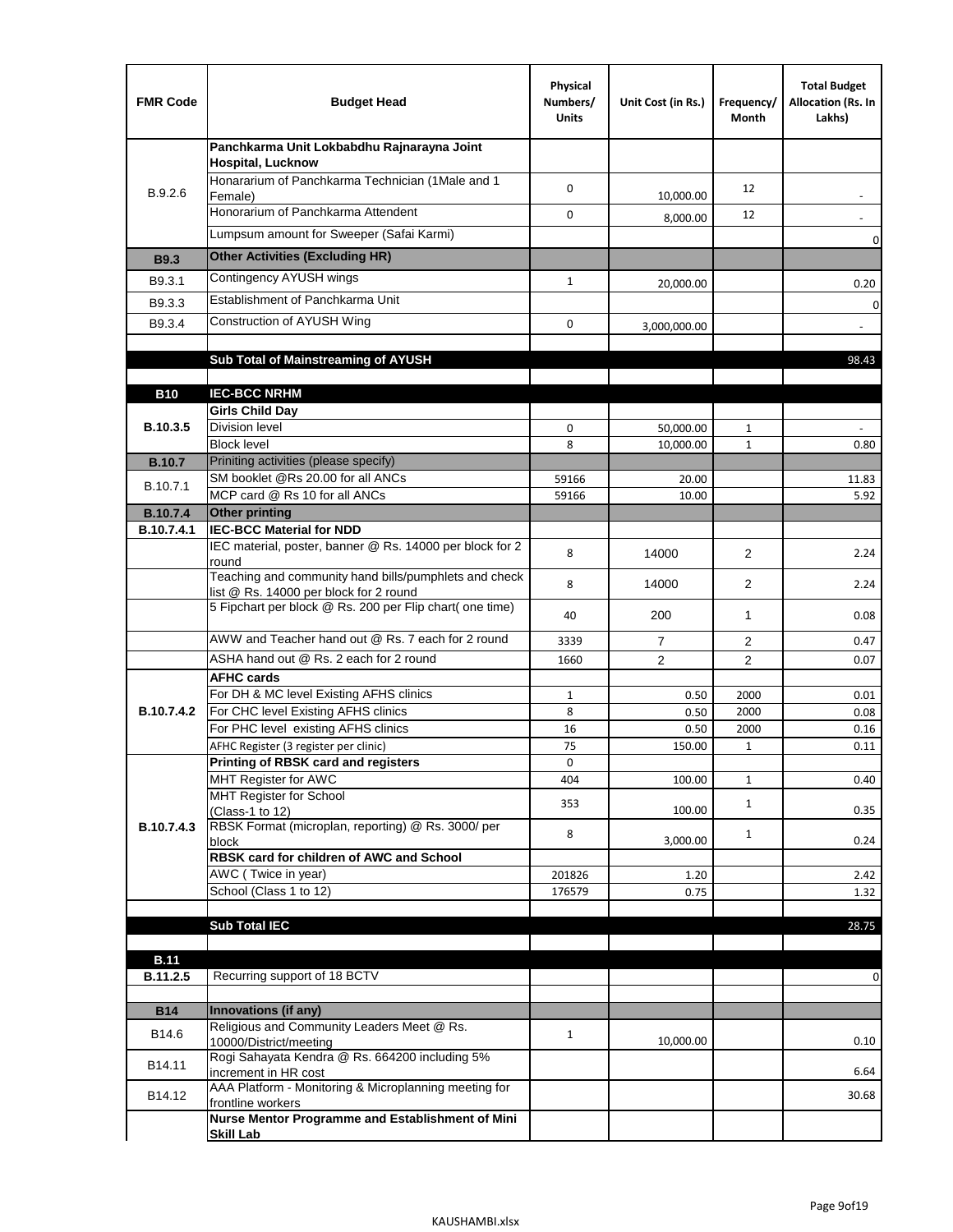| <b>FMR Code</b>     | <b>Budget Head</b>                                                                              | Physical<br>Numbers/<br><b>Units</b> | Unit Cost (in Rs.) | Frequency/<br>Month | <b>Total Budget</b><br>Allocation (Rs. In<br>Lakhs) |
|---------------------|-------------------------------------------------------------------------------------------------|--------------------------------------|--------------------|---------------------|-----------------------------------------------------|
| B14.19              | Honoraium of Naurse Mentor (Existing)                                                           | 0                                    | 38,588.00          | 12                  |                                                     |
|                     | Honoraium of Naurse Mentor for 12 montys (New)                                                  | $\mathbf 1$                          | 36,750.00          | 12                  | 4.41                                                |
|                     | Honoraium of Naurse Mentor fro 10 months (New)                                                  | $\mathbf{1}$                         | 36,750.00          | 10                  | 3.68                                                |
| B14.22              | Training Strategy for Village Health and Nutrition Days<br>(VHNDs)                              |                                      |                    |                     | 3.74                                                |
|                     | Free Transport Facilities to PLHIV(People Living with                                           |                                      |                    |                     |                                                     |
| B14.25              | HIV) for treatment                                                                              |                                      |                    |                     |                                                     |
|                     | On ART cost                                                                                     |                                      |                    |                     |                                                     |
|                     | <b>PRE ART Cost</b>                                                                             |                                      |                    |                     | $\overline{a}$                                      |
|                     | <b>KAYAKALP' Award Scheme</b>                                                                   |                                      |                    |                     |                                                     |
|                     | Training for Swachha Bharat Abhiyan                                                             |                                      |                    |                     |                                                     |
|                     | Awareness cum Internal Assessors Training Workshop @                                            |                                      |                    |                     |                                                     |
|                     | Rs. 33000/Disitrict                                                                             |                                      |                    |                     | 0.33                                                |
|                     | District level Hospital Rs. 20000/District                                                      |                                      |                    |                     | 0.20                                                |
|                     | <b>CHC</b> level<br>PHC level                                                                   | 3                                    | 15,000.00          |                     | 0.45                                                |
|                     |                                                                                                 | 5                                    | 6,000.00           |                     | 0.30                                                |
| B14.29              | <b>Internal Assessment</b>                                                                      |                                      |                    |                     |                                                     |
|                     | District level Hospital (Quarterly)                                                             | $\mathbf 1$                          | 2,000.00           | 4                   | 0.08                                                |
|                     | CHC level (Quarterly)                                                                           | 3                                    | 1,000.00           | $\overline{4}$      | 0.12                                                |
|                     | PHC level (Quarterly)                                                                           | 5                                    | 500.00             | 4                   | 0.10                                                |
|                     | <b>Peer Assessment</b>                                                                          |                                      |                    |                     |                                                     |
|                     | <b>District level Hospital</b><br><b>CHC</b> level                                              | 1                                    | 25,000.00          |                     | 0.25                                                |
|                     | PHC level                                                                                       | 3                                    | 10,000.00          |                     | 0.30                                                |
|                     |                                                                                                 | 5                                    | 5,000.00           |                     | 0.25                                                |
|                     | <b>Matritwa Saptah</b><br>District level activities @Rs 50000                                   |                                      |                    |                     |                                                     |
|                     |                                                                                                 | 1                                    | 50,000.00          |                     | 0.50                                                |
|                     | Mobility support @ Rs 17600/block                                                               | 8                                    | 17,600.00          |                     | 1.41                                                |
| B14.33              | Printing of formats, reports and HRP register @ 50/ANM                                          | 203                                  | 50.00              |                     | 0.10                                                |
|                     | <b>IEC Support</b>                                                                              |                                      |                    |                     |                                                     |
|                     | District level                                                                                  | 1                                    | 2,500.00           |                     | 0.03                                                |
|                     | <b>Block Level</b>                                                                              | 8                                    | 25,000.00          |                     | 2.00                                                |
|                     | hoarding 5/dist & 1/FRU & 1/block @ Rs. 2000/-                                                  | 17                                   | 2,000.00           |                     | 0.34                                                |
|                     | <b>Gestational Diabetes Mallitius Pilot - 18 districts</b>                                      |                                      |                    |                     |                                                     |
|                     | Glucometer @ 1 /ANM+2/Block+2 additional                                                        | 0                                    | 3,000.00           |                     |                                                     |
| B14.34              | Procurement of Glucose 75mg, (2*all ANCs+24*5%GDMs)                                             | 0                                    | 25.00              |                     |                                                     |
|                     | Insulin 9 vials *5% ANCs                                                                        | 0                                    | 50.00              |                     | $\blacksquare$                                      |
|                     | with syringe (900 units/+18 syringes)                                                           | 0                                    | 20.00              |                     |                                                     |
|                     | <b>Misoprost Distribution for Home Deliveries</b>                                               |                                      |                    |                     |                                                     |
|                     | Printing of registers @ Rs50.00 each                                                            |                                      |                    |                     | $\overline{\phantom{a}}$                            |
|                     | Budget for Tab Mesoprostol procurement in Lakh                                                  |                                      |                    |                     | $\blacksquare$                                      |
| B14.35              | ASHA Incentive @ Rs.100.00 each case in Lakh                                                    |                                      |                    |                     | $\overline{\phantom{a}}$                            |
|                     | Block level ANM/ ASHAs training @ 23650/ in Lakh                                                |                                      |                    |                     |                                                     |
|                     | District Orientation meeting @Rs 20000, in Lakh                                                 |                                      |                    |                     | $\omega$                                            |
|                     | <b>Sub Total Innovation</b>                                                                     |                                      |                    |                     | 56.00                                               |
| <b>B15</b>          | <b>Planning, Implementation and Monitoring</b>                                                  |                                      |                    |                     |                                                     |
| <b>B15.2</b>        | <b>Quality Assurance</b>                                                                        |                                      |                    |                     |                                                     |
| B <sub>15.2.2</sub> | <b>Division Level Human Resource</b>                                                            | 0                                    |                    |                     |                                                     |
|                     | Honorarium of Existing Divisonal Consultant - Quality @                                         |                                      |                    |                     |                                                     |
|                     | Rs. 45000/month for 10 months                                                                   | 0                                    | 45,000.00          | 10                  |                                                     |
|                     | Honorarium of Vacant Divisonal Consultant - Quality @                                           | 0                                    | 45,000.00          | $\overline{2}$      |                                                     |
|                     | Rs. 45000/month for 2 months                                                                    |                                      |                    |                     |                                                     |
|                     | Honararium of Existing Divisonal Consultant - Public                                            | 0                                    | 45,000.00          | $\overline{2}$      |                                                     |
|                     | Health @ Rs.45000/PM for 10 Months<br>Honararium of Vacant Divisonal Consultant - Public Health |                                      |                    |                     |                                                     |
|                     | @ Rs.45000/PM for 2 Months                                                                      | 0                                    | 45,000.00          | 10                  |                                                     |
|                     | Data Entry Operator @Rs 12000/PM for 2 Month ("New<br>Position)                                 | 0                                    | 12,000.00          | $\overline{2}$      |                                                     |
|                     | <b>District Level Human Resource</b>                                                            |                                      |                    |                     |                                                     |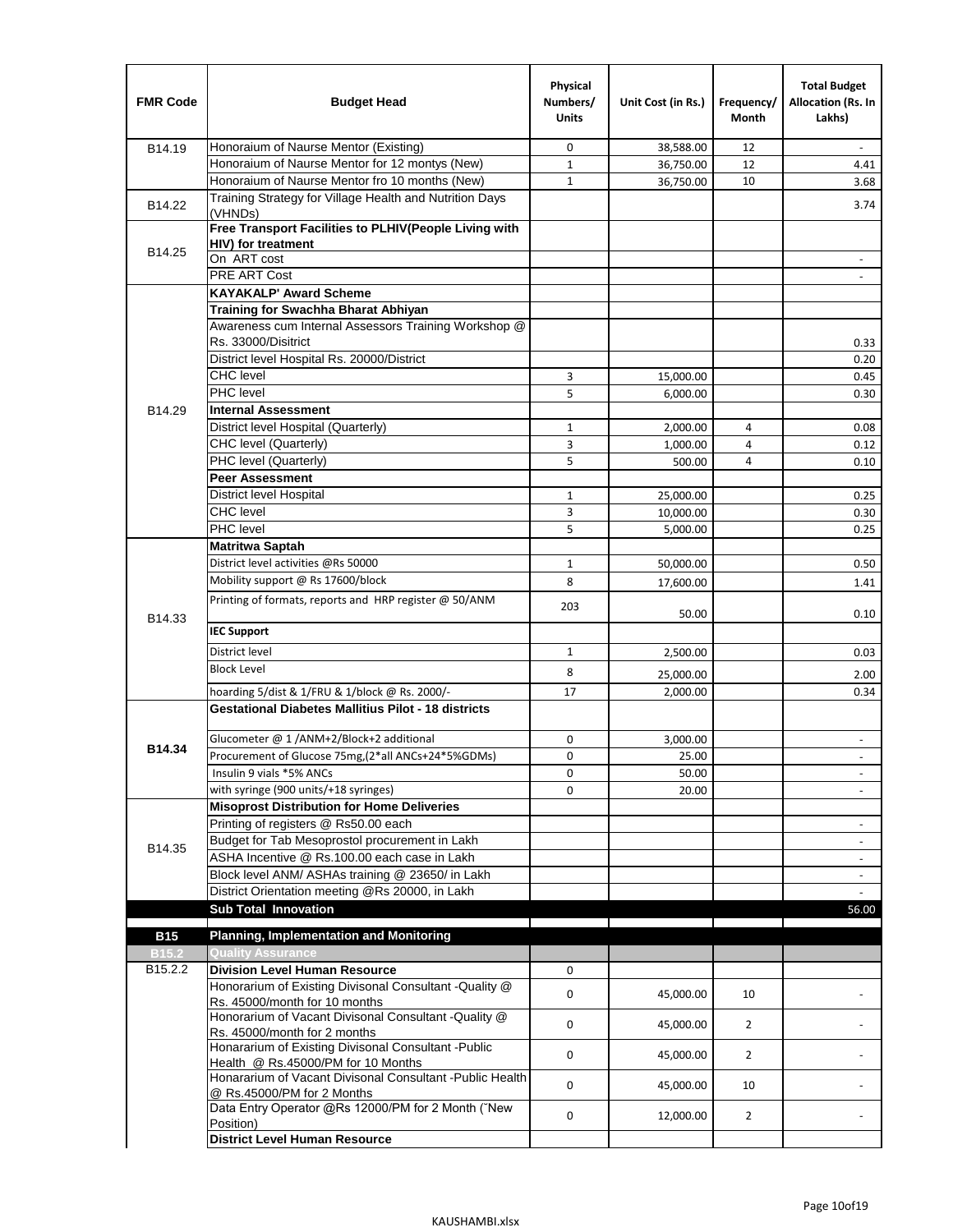| <b>FMR Code</b>         | <b>Budget Head</b>                                                                                | Physical<br>Numbers/<br><b>Units</b> | Unit Cost (in Rs.) | Frequency/<br><b>Month</b> | <b>Total Budget</b><br>Allocation (Rs. In<br>Lakhs) |
|-------------------------|---------------------------------------------------------------------------------------------------|--------------------------------------|--------------------|----------------------------|-----------------------------------------------------|
|                         | Honorarium of Existing District Consultant -Quality @ Rs.<br>40000/month for 10 months            | $\mathbf 0$                          | 40,000.00          | 10                         |                                                     |
|                         | Honorarium of Vacant District Consultant -Quality @ Rs.<br>40000/month for 2 months               | $\mathbf{1}$                         | 40,000.00          | $\overline{2}$             | 0.80                                                |
|                         | Honararium of Existing Hospital Quality Manager @<br>Rs.35000/PM for 10 Months                    | $\mathbf{1}$                         | 35,000.00          | 10                         | 3.50                                                |
|                         | Honararium of Vacant Hospital Quality Manager @<br>Rs.35000/PM for 2 Months                       | $\mathbf 0$                          | 35,000.00          | $\overline{2}$             |                                                     |
|                         | Data Entry Operator @ Rs 12000/PM for 2 Month ("New<br>Position)                                  | $\mathbf{1}$                         | 12,000.00          | $\overline{2}$             | 0.24                                                |
| B15.2.4                 | <b>Review meetings</b>                                                                            |                                      |                    |                            |                                                     |
| B <sub>15.2</sub> .4.2  | Division                                                                                          | 0                                    | 5,000.00           |                            |                                                     |
|                         | <b>District</b>                                                                                   | $\overline{2}$                       | 2,000.00           |                            | 0.04                                                |
|                         | Monitoring and Supportive Supervision Visits-Divisional<br>QUA (10 visits per month) for 6 months | $\mathbf 0$                          | 1,800.00           |                            |                                                     |
| B15.2.5.2               | Monitoring and Supportive Supervision Visits-District<br>QUA (10 visits per month) for 6 months   | 60                                   | 1,200.00           |                            | 0.72                                                |
|                         | <b>Office Equipments-District &amp; Division</b>                                                  |                                      |                    |                            |                                                     |
|                         | <b>Division Level</b>                                                                             |                                      |                    |                            |                                                     |
|                         | Office Equipment @ Rs.3.5 Lac/Division                                                            |                                      |                    |                            | $\sim$                                              |
| B15.2.5.5               | Operational cost @ Rs.17000/-PM for 10 Month                                                      |                                      |                    |                            | $\pmb{0}$                                           |
|                         | <b>District Level</b>                                                                             |                                      |                    |                            |                                                     |
|                         | Office Equipment @ Rs.3.5 Lac/District                                                            | 0                                    | 350,000.00         | $\mathbf{1}$               | $\blacksquare$                                      |
|                         | Operational cost @ Rs.14000/-PM for 10 Month                                                      | $1\,$                                | 14,000.00          | 10                         | 1.40                                                |
| B15.2.5.6               | <b>Operational Cost for District Hospitals</b>                                                    | $\mathbf{1}$                         | 2,000.00           |                            | 0.02                                                |
|                         | <b>Sub Total Quality Assurance</b>                                                                |                                      |                    |                            | 6.72                                                |
| B15.3                   | <b>Monitoring and Evaluation</b>                                                                  |                                      |                    |                            |                                                     |
| B15.3.1                 | <b>HMIS</b>                                                                                       |                                      |                    |                            |                                                     |
| B15.3.1.2               | Data Entry Operators at Block level                                                               |                                      |                    |                            | 12.22                                               |
| B15.3.1.3.1             | HR and Infrastructure for 100% service updation on<br><b>HMIS/MCTS Portal</b>                     |                                      |                    |                            | 4.49                                                |
| B <sub>15.3.1.5.2</sub> | Mobility Support for HMIS & MCTS at District level                                                |                                      |                    |                            | 0.29                                                |
| B15.3.1.6               | Printing of HMIS Formats                                                                          |                                      |                    |                            | 0.37                                                |
| B15.3.2.2               | Printing of MCTS follow-up formats/ services due list/ work<br>plan                               |                                      |                    |                            | 0.56                                                |
| B15.3.2.7               | Internet Connectivity through LAN / data card                                                     |                                      |                    |                            | 0.72                                                |
| B15.3.2.8               | Procurement & Installation of VSAT (Capex)                                                        |                                      |                    |                            | 1.14                                                |
| B15.3.2.12              | Other office expenditure                                                                          |                                      |                    |                            | 1.56                                                |
| B15.3.2.13              | Printing of RCH Registers                                                                         |                                      |                    |                            | 0.24                                                |
|                         | <b>Sub Total of HMIS</b>                                                                          |                                      |                    |                            | 21.60                                               |
| <b>B.16</b>             | <b>PROCUREMENT</b>                                                                                |                                      |                    |                            |                                                     |
| B16.1                   | <b>Procurement of Equipment</b>                                                                   |                                      |                    |                            |                                                     |
|                         | <b>Equipments for Blood Banks/ BSUs</b>                                                           |                                      |                    |                            |                                                     |
| B16.1.1.1               | Equipments For Blood banks/ BCSUs                                                                 |                                      |                    |                            | 0                                                   |
| B16.1.2                 | <b>Equipments For BSUs</b><br>Procurement of equipment: CH                                        |                                      |                    |                            | 14.6                                                |
|                         | Procurement of NRC Computer/Printer/UPS/Data Card @                                               |                                      |                    |                            |                                                     |
| B16.1.2.7               | Rs. 60000/NRC                                                                                     | $\mathbf{1}$                         | 60,000.00          | 0                          | 0.60                                                |
| B16.1.2.8               | Procurement of Computer/Printer/UPS/Data Card -SNCUs                                              |                                      |                    |                            |                                                     |
|                         | for VJB Female Hospital Lucknow<br>Procurement of Equipments for SNCUs for VAB Female             |                                      |                    |                            | 0                                                   |
| B16.1.2.9               | Hospital lucknow                                                                                  |                                      |                    |                            | 0                                                   |
| B16.1.6                 | <b>Equipments for RKSK &amp; RBSK</b>                                                             |                                      |                    |                            |                                                     |
| B16.1.6.1               | <b>Equipments for AFHCs</b>                                                                       | 0                                    | 7,000.00           | $\mathbf{1}$               | ÷,                                                  |
|                         | <b>Equipment for Mobile health teams</b>                                                          | 0                                    |                    |                            |                                                     |
| B16.1.6.3.1             | No. of Vision Chart                                                                               | 32                                   | 700                |                            | 0.22                                                |
| *                       | (2 chart per team)<br>No. of weighing scale (1 per team)                                          | 16                                   | 1000               |                            | 0.16                                                |
|                         | No. of height scale standing (1 per team)                                                         | 16                                   | 10000              |                            | 1.60                                                |
| <b>B.16.2</b>           | <b>Procurement of Drugs</b>                                                                       |                                      |                    |                            |                                                     |
| B.16.2.2.2              | Procurement of drugs under child health (Vitamin A for                                            | 8212                                 | 58.00              |                            | 4.76                                                |
|                         | BSPM) No. of Bottles                                                                              |                                      |                    |                            |                                                     |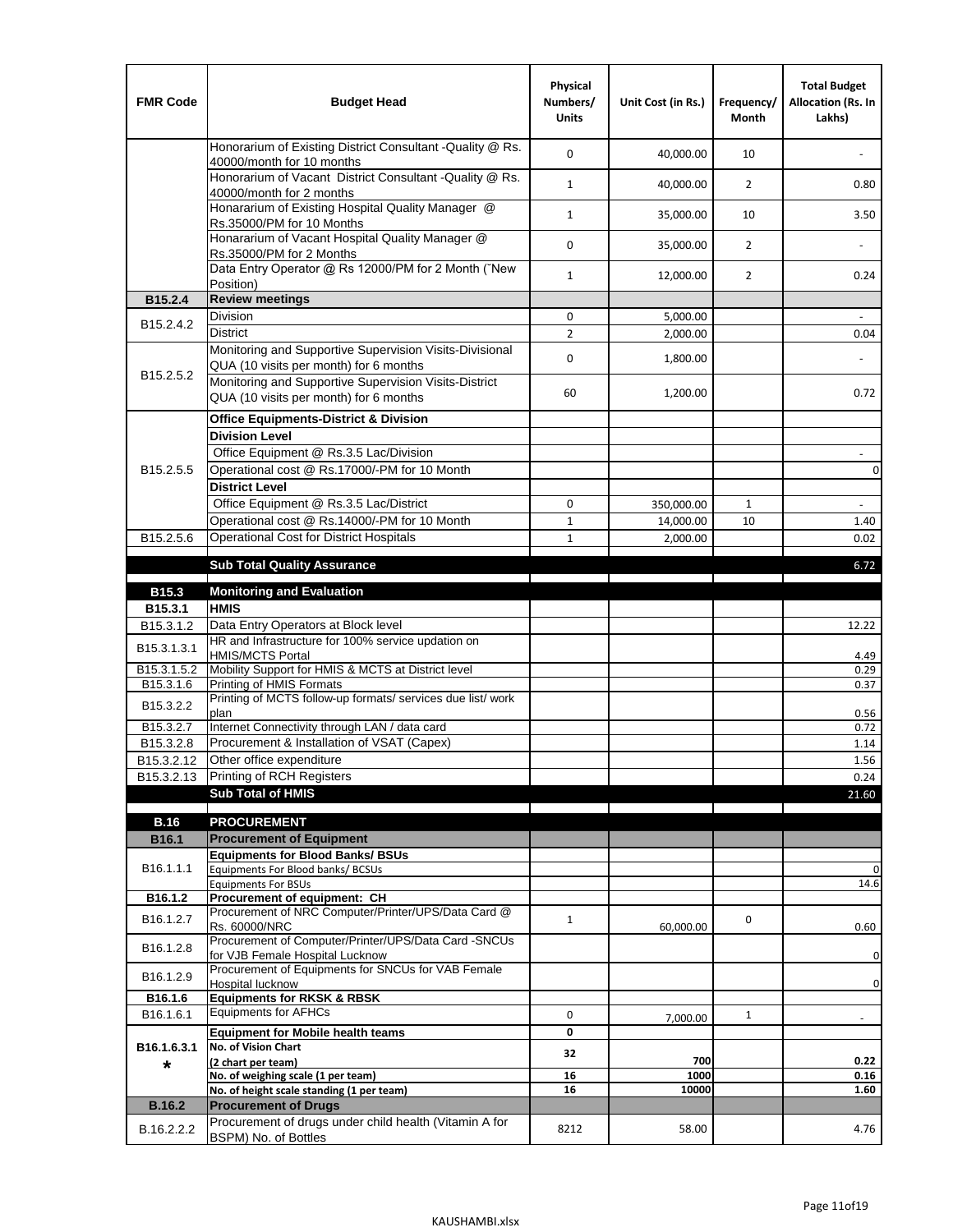| <b>FMR Code</b> | <b>Budget Head</b>                                                            | Physical<br>Numbers/<br><b>Units</b> | Unit Cost (in Rs.) | Frequency/<br>Month | <b>Total Budget</b><br><b>Allocation (Rs. In</b><br>Lakhs) |
|-----------------|-------------------------------------------------------------------------------|--------------------------------------|--------------------|---------------------|------------------------------------------------------------|
| B.16.2.4        | <b>Supplies for IMEP</b>                                                      |                                      |                    |                     |                                                            |
| B.16.2.4.1      | Biomedical waste management - District level                                  |                                      |                    |                     | 5.95                                                       |
| B.16.2.4.2      | Biomedical waste management - CHC/PHC level                                   | 7                                    | 13,109.00          | 12                  | 11.01                                                      |
| B.16.2.4.3      | Cleaning/washing, house-keeping and laundry<br>management - District level    |                                      |                    |                     | 22.56                                                      |
| B.16.2.4.4      | Cleaning/washing, house-keeping and laundry<br>management - CHC/PHC level     |                                      |                    |                     | 13.82                                                      |
| B.16.2.4.7      | Cleanliness of Sub Centers for 6 months                                       | 169                                  | 500.00             | 6                   | 5.07                                                       |
| B.16.2.5.2      | Replenishment of ASHA Drug Kit<br>@300/ Working ASHA                          |                                      |                    |                     | 4.49                                                       |
| B.16.2.6        | <b>National Iron Plus Initiative (Drugs&amp;Supplies)</b>                     |                                      |                    |                     |                                                            |
| B.16.2.6.1      | Children (6m - 60months)                                                      |                                      |                    |                     |                                                            |
| B.16.2.6.1.a    | IFA Syrup (@Rs7.99paisa/50mlBottel)                                           | 194449                               | 7.99               |                     | 15.54                                                      |
| B.16.2.6.2      | Children 5 - 10 years                                                         |                                      |                    |                     |                                                            |
| B.16.2.6.2.a    | IFA tablet small Pink (45mg) @ Rs. 0.182 per tablet, 32 tablet per<br>child)  | 71459                                | 5.82               |                     | 4.16                                                       |
| B.16.2.6.2.b    | <b>Albendazole Tablets</b>                                                    | 84758                                | 0.78               | 2                   | 1.32                                                       |
| B.16.2.6.3      | <b>WIFS (10-19 years)</b>                                                     |                                      |                    |                     |                                                            |
| B.16.2.6.3.a    | IFA Tablet large blue 100 mg tablet @ Rs. 1.41 per 10 tablet for 12<br>months | 145071                               | 7.33               |                     | 10.63                                                      |
|                 | <b>Albendazole Tablets</b>                                                    |                                      |                    |                     |                                                            |
| B.16.2.6.3.b    | For Adolescent Girls and boys (School going)                                  | 91821                                | 0.78               | $\overline{2}$      | 1.43                                                       |
|                 | For Adolescent Girls (out of School)                                          | 53250                                | 0.78               | $\overline{2}$      | 0.83                                                       |
| B.16.2.7        | Drugs & supplies for RBSK                                                     |                                      |                    |                     |                                                            |
| B.16.2.7.1      | Medicine for Mobile health team                                               | 16                                   | 5,000.00           |                     | 0.80                                                       |
| <b>B.16.2.8</b> | Drugs & supplies for AYUSH<br>Blood Bags for 93 functional Blood Bank         | 24                                   | 100,000.00         |                     | 24.00                                                      |
| B.16.2.10       |                                                                               |                                      |                    |                     | 0.35                                                       |
|                 | For Diagnostics Kits for 93 functional blood bank                             |                                      |                    |                     | 0.95                                                       |
|                 | <b>Sub Total of Procurement</b>                                               |                                      |                    |                     | 144.86                                                     |
| <b>B.18</b>     | <b>New Initiatives/ Strategic Interventions</b>                               |                                      |                    |                     |                                                            |
| <b>B.18.2</b>   | <b>Ca Cx Screening</b>                                                        |                                      |                    |                     |                                                            |
|                 |                                                                               |                                      |                    |                     | 0                                                          |
|                 | 7+ Strategy<br><b>Family Planning</b>                                         |                                      |                    |                     |                                                            |
| B18.4           | No of District Level Govt. COT @ Rs.30000/month for 12<br>month               | 0                                    |                    | 12                  |                                                            |
|                 | Extra Incentive for Interval Sterilization @ Rs.260/case                      |                                      | 30,000.00          |                     |                                                            |
|                 |                                                                               | 0                                    | 260.00             |                     |                                                            |
|                 | Extra Incentive for NSV @ Rs.310/- case                                       | 0                                    | 310.00             |                     |                                                            |
|                 | <b>Sub Total of New Innitiatives</b>                                          |                                      |                    |                     |                                                            |
|                 |                                                                               |                                      |                    |                     |                                                            |
| <b>B22</b>      | <b>Support Services</b><br><b>Support Strengthening NVBDCP</b>                |                                      |                    |                     |                                                            |
|                 | Honorarium of Staff-At BRD Medical College                                    |                                      |                    |                     |                                                            |
| B22.3           | Honorarium of Staff for 100 Bedded JE/AES Ward -At                            |                                      |                    |                     | 0                                                          |
|                 | <b>BRD Medical College</b><br>Increament of Existing HR Catculated @ 5%       |                                      |                    |                     | 0                                                          |
|                 | <b>Sub of Support Serveces</b>                                                |                                      |                    |                     | 0                                                          |
|                 |                                                                               |                                      |                    |                     |                                                            |
|                 |                                                                               |                                      |                    |                     |                                                            |
| <b>B.23</b>     | Other Expenditures (Power Backup, Convergence etc)                            |                                      |                    |                     |                                                            |
| B.23.1          | POL for Generators - District level Hospitals                                 | $\mathbf{1}$                         | 35,000.00          | 12                  | 4.20                                                       |
| B.23.2          | POL for Generators - CHCs/PHCs                                                | 8                                    | 17,500.00          | 12                  | 16.80                                                      |
|                 | <b>Sub Total of Power Backup</b>                                              |                                      |                    |                     | 21.00                                                      |
|                 |                                                                               |                                      |                    |                     |                                                            |
| <b>B.24</b>     | <b>Collaboration with Medical Colleges and Knowledge</b>                      |                                      |                    |                     |                                                            |
|                 | partners                                                                      |                                      |                    |                     |                                                            |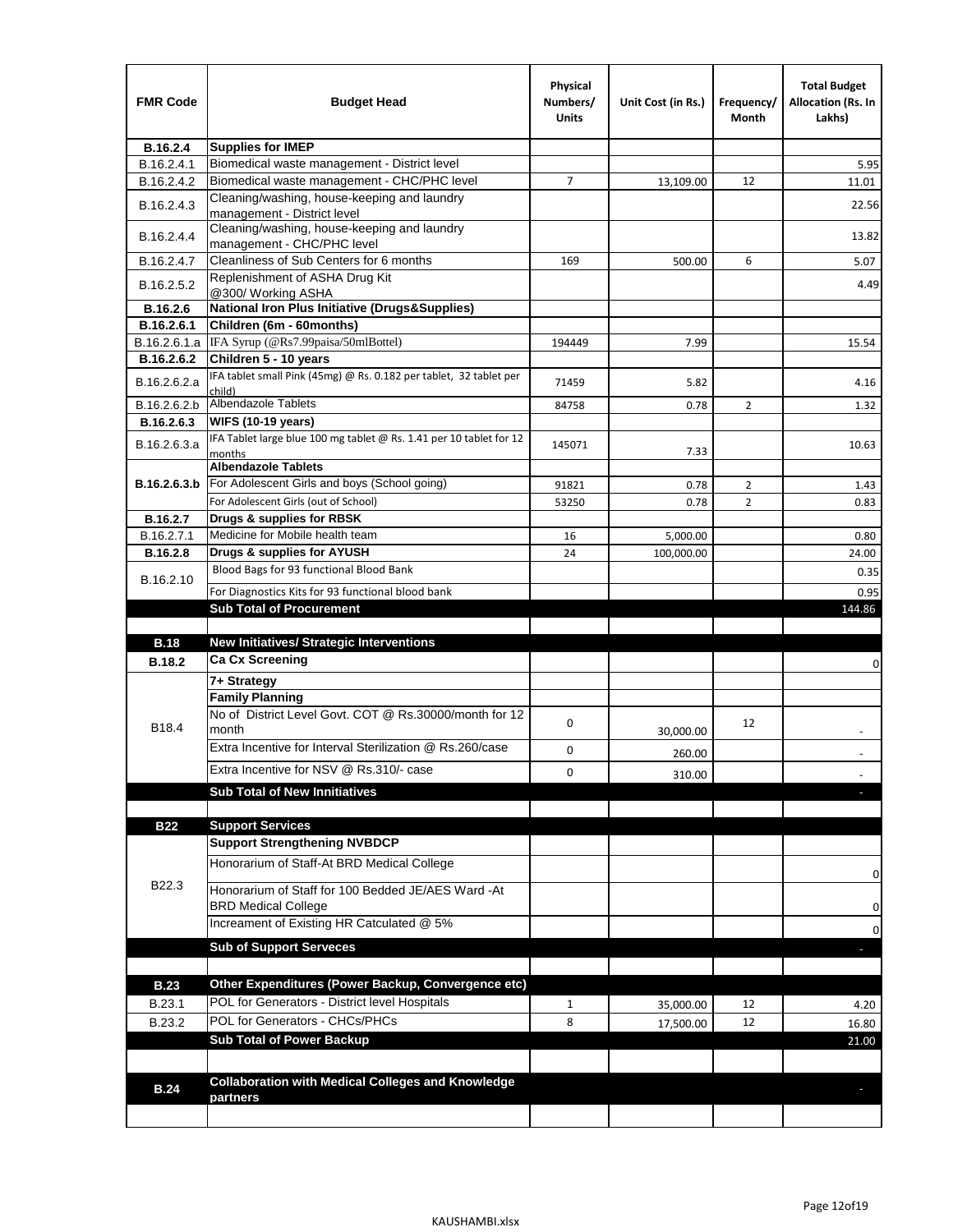| <b>FMR Code</b>   | <b>Budget Head</b>                                                                                       | Physical<br>Numbers/<br><b>Units</b> | Unit Cost (in Rs.) | Frequency/<br>Month | <b>Total Budget</b><br>Allocation (Rs. In<br>Lakhs) |
|-------------------|----------------------------------------------------------------------------------------------------------|--------------------------------------|--------------------|---------------------|-----------------------------------------------------|
| <b>B.25</b>       | National Programme for Prevention and control of                                                         |                                      |                    |                     |                                                     |
| B.25.1            | deafness<br><b>Recurring Grant-in-aid</b>                                                                |                                      |                    |                     |                                                     |
| B.25.1.3          | <b>Manpower at District level</b>                                                                        |                                      |                    |                     |                                                     |
| B.25.1.3.a        | ENT Surgeon @Rs.80,000/-pm                                                                               | 0                                    |                    |                     |                                                     |
| B.25.1.3.b        | Audiologist@Rs.30,000/-pm                                                                                | 0                                    |                    |                     |                                                     |
| B.25.1.3.c        | Audiometric Assistant@Rs.15,000/-pm                                                                      | 0                                    |                    |                     |                                                     |
| B.25.1.3.d        | Instructor for Hearing Impaired Children @Rs.15,000/-pm                                                  | 0                                    |                    |                     |                                                     |
| B.25.2            | Non recurring Grant-in-aid                                                                               |                                      |                    |                     |                                                     |
| B.25.2.1          | Training@Rs.10 lakh/ Distt. for 7 level training                                                         | 0                                    |                    |                     |                                                     |
| B.25.2.1.b        | District Hospital @Rs.20 lakh/Distt.                                                                     | 0                                    |                    |                     |                                                     |
| B.25.2.1.c        | CHC/Sub-Divisional Hospital @Rs.50,000/- Kit                                                             | 0                                    |                    |                     |                                                     |
| B.25.2.1.d        | PHC@RS.15,000/- kit                                                                                      | 0                                    |                    |                     |                                                     |
|                   |                                                                                                          |                                      |                    |                     |                                                     |
|                   | National Programme for Prevention and control of                                                         |                                      |                    |                     |                                                     |
|                   | deafness                                                                                                 |                                      |                    |                     |                                                     |
|                   | National Programme for Prevention and Control of                                                         |                                      |                    |                     |                                                     |
| <b>B.29</b>       | <b>Flurosis</b>                                                                                          |                                      |                    |                     |                                                     |
| B.29.2.1          | Honorarium of Consultant                                                                                 | 0                                    | 40,000.00          | 6                   |                                                     |
|                   | Honorarium of Lab Technician                                                                             | 0                                    | 11,000.00          | 6                   |                                                     |
| B.29.2.2          | <b>Health Education and Publicity</b>                                                                    |                                      |                    |                     |                                                     |
|                   |                                                                                                          |                                      |                    |                     |                                                     |
| B.29.2.4          | Medical Management including treatment Surgery and                                                       |                                      |                    |                     |                                                     |
|                   | rehab-supplumetation of vitamins & minrals                                                               |                                      |                    |                     |                                                     |
|                   | <b>Sub Total of Flurisis</b>                                                                             |                                      |                    |                     | п                                                   |
|                   |                                                                                                          |                                      |                    |                     |                                                     |
|                   | <b>Total of Mission Flexipool</b>                                                                        |                                      |                    |                     | 827.96                                              |
|                   |                                                                                                          |                                      |                    |                     |                                                     |
|                   | <b>IMMUNISATION</b>                                                                                      |                                      |                    |                     |                                                     |
| C                 | RI strengthening project (Review meeting, Mobility                                                       |                                      |                    |                     |                                                     |
| C.1               | support, Outreach services etc)                                                                          |                                      |                    |                     |                                                     |
| C.1.a             | Mobility Support for supervision for distict level officers.                                             | $\mathbf{1}$                         | 250,000.00         |                     | 2.50                                                |
|                   | Printing and dissemination of Immunization cards, tally                                                  |                                      |                    |                     |                                                     |
| C.1.c             | sheets, monitoring forms etc.                                                                            | 59166                                | 10.00              |                     | 5.92                                                |
| C.1.e             | Quarterly review meetings exclusive for RI at district level                                             | 32                                   | 500.00             |                     | 0.16                                                |
| C.1.f             | with Block MOs, CDPO, and other stake holders<br>Quarterly review meetings exclusive for RI at block     |                                      |                    |                     |                                                     |
|                   |                                                                                                          |                                      |                    |                     |                                                     |
|                   |                                                                                                          | 6640                                 | 75.00              |                     | 4.98                                                |
|                   | Focus on slum & underserved areas in urban<br>areas/alternative vaccinator for slums (only where regular |                                      |                    |                     |                                                     |
| C.1.g             | ANM under NUHM not engaged) Rs. 450/- per session for                                                    | 24                                   | 2,100.00           |                     | 0.50                                                |
|                   | 4 session and Rs. 300/- contingency.                                                                     |                                      |                    |                     |                                                     |
| C.1.h             | Mobilization of children through ASHA or other mobilizers                                                | 20640                                | 150.00             |                     | 30.96                                               |
|                   |                                                                                                          | 120                                  | 150.00             |                     | 0.18                                                |
| C.1.i<br>$C.1$ .j | Alternative vaccine delivery in hard to reach areas<br>Alternative Vaccine Deliery in other areas        | 20520                                | 75.00              |                     | 15.39                                               |
| C.1.k             | To develop microplan at sub-centre level                                                                 | 215                                  | 100.00             |                     | 0.22                                                |
|                   | For consolidation of micro plans at block level/PHC @ Rs.                                                |                                      |                    |                     | 0.1                                                 |
| C.1.1             | 1000/- and District level @ Rs.2000/-                                                                    |                                      |                    |                     |                                                     |
| C.1.m             | POL for vaccine delivery from State to district and from                                                 | $\mathbf{1}$                         | 150,000.00         |                     | 1.50                                                |
|                   | district to PHC/CHCs<br>Consumables for computer including provision for internet                        |                                      |                    |                     |                                                     |
| C.1.n             | access                                                                                                   | $\mathbf{1}$                         | 400.00             | 12                  | 0.05                                                |
| C.1.o             | Red/Black plastic bags etc.                                                                              | 20640                                | 6.00               |                     | 1.24                                                |
| C.1.p             | Hub Cutter/Bleach/Hypochlorite solution/ Twin bucket @<br>Rs. 1200/- for 2 Buckets                       | 10                                   | 1,200.00           |                     | 0.12                                                |
| C.1.q             | <b>Safety Pits</b><br><b>State specific requirement</b>                                                  | 5                                    | 5,250.00           |                     | 0.26                                                |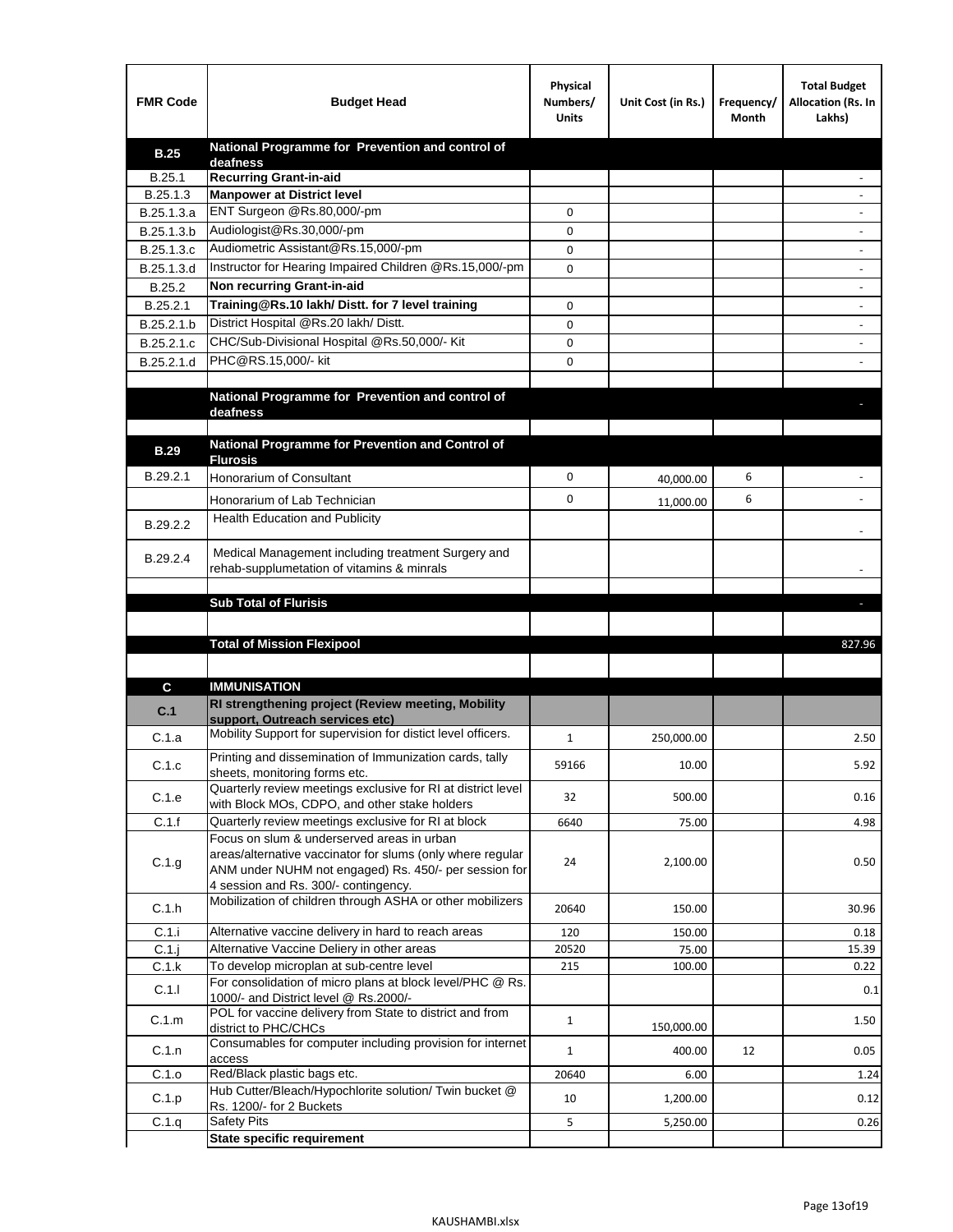| <b>FMR Code</b> | <b>Budget Head</b>                                                                                                                                                                                                                              | Physical<br>Numbers/<br><b>Units</b> | Unit Cost (in Rs.) | Frequency/<br>Month | <b>Total Budget</b><br>Allocation (Rs. In<br>Lakhs) |
|-----------------|-------------------------------------------------------------------------------------------------------------------------------------------------------------------------------------------------------------------------------------------------|--------------------------------------|--------------------|---------------------|-----------------------------------------------------|
|                 | Funds for annual maintenance operation of WIC/WIF at<br>state and division level                                                                                                                                                                | 0                                    | 40,000.00          |                     | 0.00                                                |
|                 | Electricity bill for WIC/WIF at state and division level                                                                                                                                                                                        | 0                                    | 100,000.00         |                     | 0.00                                                |
| C.1.r           | POL for generators & operational expenses at divisional<br>vaccine storage and state vaccine store                                                                                                                                              | 0                                    | 200,000.00         |                     | 0.00                                                |
|                 | POL for generators & operational expenses at district<br>level vaccine storage points and other cold chain points                                                                                                                               | $\mathbf{1}$                         | 120,000.00         |                     | 1.20                                                |
|                 | <b>AEFI Kits</b>                                                                                                                                                                                                                                |                                      |                    |                     | 0.10                                                |
| C.1.s           | Teeka Express Operational Cost                                                                                                                                                                                                                  |                                      |                    |                     |                                                     |
| C.2             | <b>Salary of Contractual Staffs</b>                                                                                                                                                                                                             |                                      |                    |                     |                                                     |
| C.2.2           | Honorarium for Computer Assistants support for District<br>level                                                                                                                                                                                | $\mathbf{1}$                         | 12,127.00          | 12                  | 1.46                                                |
| C.3             | <b>Training under Immunisation</b>                                                                                                                                                                                                              |                                      |                    |                     |                                                     |
| C.3.1           | District level Orientation training including Hep B, Measles<br>& JE(wherever required) for 2 days ANM, Multi Purpose<br>Health Worker (Male), LHV, Health Assistant<br>(Male/Female), Nurse MidWives, BEEs & other staff (as<br>per RCH norms) | 3                                    | 46,200.00          |                     | 1.39                                                |
| C.3.2           | Three day training including Hep B, Measles & JE<br>(wherever required) of Medical Officers of RI using<br>revised MO training module)                                                                                                          | 0                                    | 65,600.00          |                     | 0.00                                                |
| C.3.4           | Two days cold chain handlers training for block level cold<br>chain hadlers by State and district cold chain officers                                                                                                                           | 0.00                                 |                    |                     | 0.20                                                |
| C.3.5           | One day training of block level data handlers by DIOs and<br>District cold chain officer                                                                                                                                                        | 10                                   | 500.00             |                     | 0.05                                                |
|                 | <b>Cold chain maintenance</b>                                                                                                                                                                                                                   |                                      |                    |                     |                                                     |
| C.4             | Cold chain maintenance for CHC/PHC @ Rs. 750/- per<br>unit                                                                                                                                                                                      | 9                                    | 750.00             |                     | 0.07                                                |
|                 | Cold chain maintenance for District level @ Rs. 15000/-<br>per district                                                                                                                                                                         | 1                                    | 15,000.00          |                     | 0.15                                                |
| C.5             | <b>ASHA Incentive</b>                                                                                                                                                                                                                           | 36100                                | 150                |                     | 54.15                                               |
|                 | Mobility support for outreach areas for 25 disdtricts                                                                                                                                                                                           |                                      |                    |                     |                                                     |
|                 | Mobility support for HRG/ construction sites                                                                                                                                                                                                    |                                      |                    |                     |                                                     |
|                 | Sub Total of RI                                                                                                                                                                                                                                 |                                      |                    |                     | 122.83474                                           |
| D               | <b>National lodine Deficiency Disorders Control</b>                                                                                                                                                                                             |                                      |                    |                     |                                                     |
| D.3             | Programme (NIDDCP)<br><b>Health Education and Publicity</b>                                                                                                                                                                                     |                                      |                    |                     | 0.10                                                |
|                 | <b>GRAND TOTAL (A+B+C+D)</b>                                                                                                                                                                                                                    |                                      |                    |                     | 2,801.32                                            |
|                 |                                                                                                                                                                                                                                                 |                                      |                    |                     |                                                     |
|                 | National Disease Control Programme (NDCP)                                                                                                                                                                                                       |                                      |                    |                     |                                                     |
| Е               | <b>INTEGRATED DISEASE SURVEILLANCE</b>                                                                                                                                                                                                          |                                      |                    |                     |                                                     |
| E.1             | <b>PROGRAMME (IDSP)</b><br><b>REMUNERATION FOR CONTRACTUAL HUMAN</b><br><b>RESOURCE</b>                                                                                                                                                         |                                      |                    |                     |                                                     |
| E.1.9           | District Epidemiologists                                                                                                                                                                                                                        |                                      |                    |                     | 6.30                                                |
| E.1.10          | District Microbiologist at District labs                                                                                                                                                                                                        |                                      |                    |                     |                                                     |
| E.1.11          | District Data Manager                                                                                                                                                                                                                           |                                      |                    |                     | 2.56                                                |
| E.1.12          | Data Entry Operator*                                                                                                                                                                                                                            |                                      |                    |                     | 1.51                                                |
| E.1.13          | Others if any (pl specify)                                                                                                                                                                                                                      |                                      |                    |                     | $\omega$                                            |
| E.2             | <b>TRAINING</b>                                                                                                                                                                                                                                 |                                      |                    |                     |                                                     |
|                 | Training at State/District Level (1 batch = 20<br>participants)                                                                                                                                                                                 |                                      |                    |                     |                                                     |
| E.2.3           | Hospital Pharmacists/Nurses Training (1 day)                                                                                                                                                                                                    |                                      |                    |                     |                                                     |
| E.3             | <b>LABORATORY SUPPORT</b>                                                                                                                                                                                                                       |                                      |                    |                     |                                                     |
|                 | <b>District Public Health Laboratory Strengthening</b>                                                                                                                                                                                          |                                      |                    |                     |                                                     |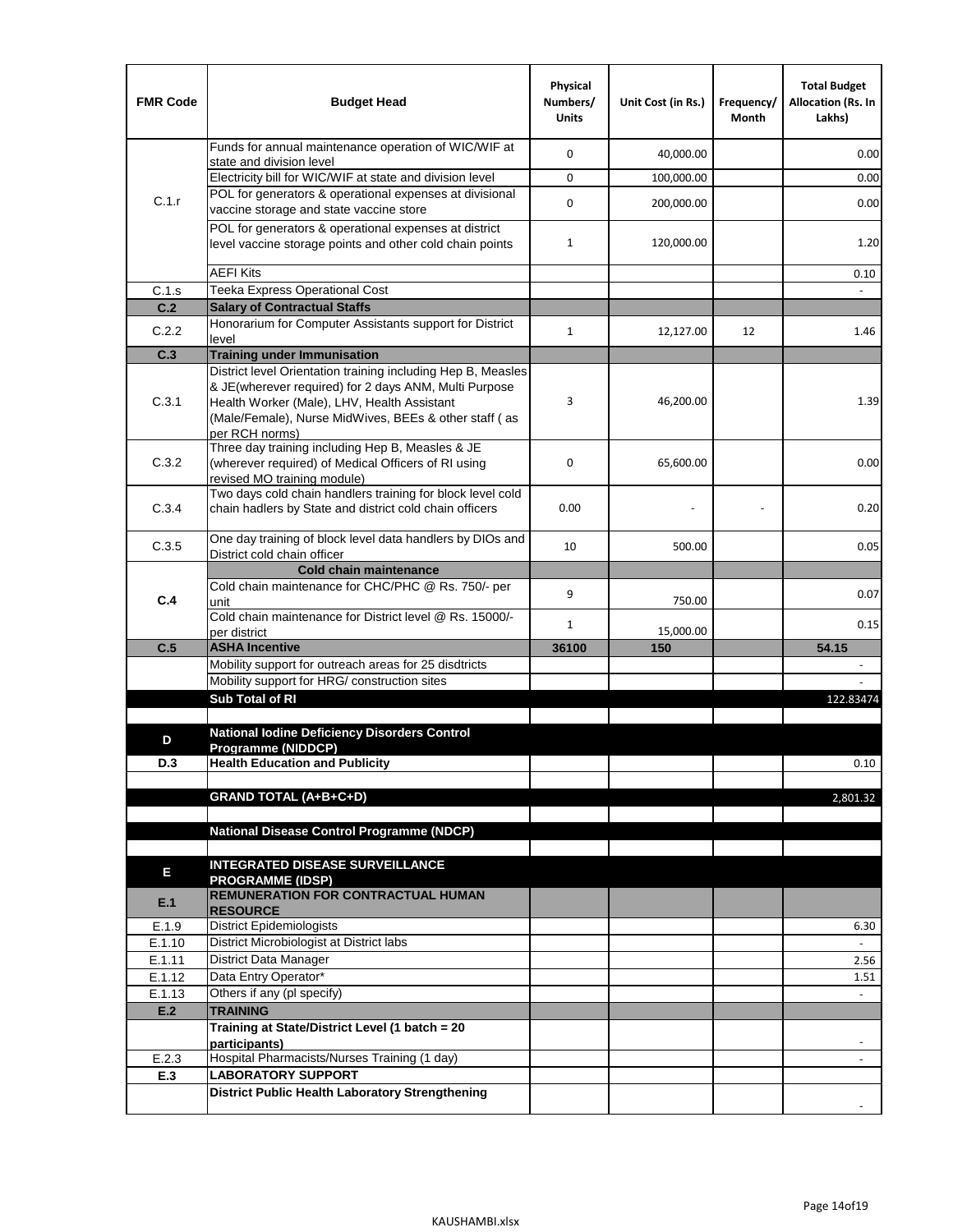| <b>FMR Code</b>    | <b>Budget Head</b>                                                                                                                                                                                                                                | Physical<br>Numbers/<br><b>Units</b> | Unit Cost (in Rs.) | Frequency/<br><b>Month</b> | <b>Total Budget</b><br><b>Allocation (Rs. In</b><br>Lakhs) |
|--------------------|---------------------------------------------------------------------------------------------------------------------------------------------------------------------------------------------------------------------------------------------------|--------------------------------------|--------------------|----------------------------|------------------------------------------------------------|
| E.3.5              | Expenses on account of consumables, operating<br>expenses, office expenses, transport of samples,<br>miscellaneous etc.                                                                                                                           |                                      |                    |                            |                                                            |
| E.4                | <b>OPERATIONAL COSTS</b>                                                                                                                                                                                                                          |                                      |                    |                            |                                                            |
| E.4.1              | MOBILITY: Travel Cost, POL, mobility cost at SSU & DSU                                                                                                                                                                                            |                                      |                    |                            |                                                            |
|                    | on need basis                                                                                                                                                                                                                                     |                                      |                    |                            | 0.70                                                       |
| E.4.2              | Office expenses on telephone, fax, Broadband Expenses,<br>Weekly Alert Bulletin/Annual Disease Surveillance report,<br>minor repairs and AMC of IT/office equipment supplied<br>under IDSP, Meetings and other miscellenious<br>expenditures etc. |                                      |                    |                            | 1.10                                                       |
|                    | Sub Total of IDSP                                                                                                                                                                                                                                 |                                      |                    |                            | 12.17                                                      |
|                    |                                                                                                                                                                                                                                                   |                                      |                    |                            |                                                            |
| F                  | <b>NVBDCP</b>                                                                                                                                                                                                                                     |                                      |                    |                            |                                                            |
|                    |                                                                                                                                                                                                                                                   |                                      |                    |                            |                                                            |
| F.1.1              | <b>Malaria</b>                                                                                                                                                                                                                                    |                                      |                    |                            |                                                            |
| F.1.1.a            | <b>Contractual Payments</b>                                                                                                                                                                                                                       |                                      |                    |                            |                                                            |
| F.1.1.a.i          | <b>MPW</b> contractual<br>District VBD Consultant 18 nos. (Non-Project States) @ Rs                                                                                                                                                               |                                      |                    |                            |                                                            |
| F.1.1.a.iv         | 22895 pm.for 6 months (Rs 1.37 lakhs per consulatant per<br>year)                                                                                                                                                                                 |                                      |                    |                            | $\overline{\phantom{a}}$                                   |
|                    | VBD Consultant 1 no. (preferably entomologist) @ Rs 22500                                                                                                                                                                                         |                                      |                    |                            |                                                            |
| F.1.1.a.vii        | p.m. for 6 months                                                                                                                                                                                                                                 |                                      |                    |                            |                                                            |
| F.1.1.b            | <b>ASHA Incentive</b>                                                                                                                                                                                                                             |                                      |                    |                            | 0.15                                                       |
| F.1.1.c            | <b>Operational Cost</b>                                                                                                                                                                                                                           |                                      |                    |                            |                                                            |
| F.1.1.c.ii         | Operational cost for IRS                                                                                                                                                                                                                          |                                      |                    |                            | 0.20                                                       |
| F.1.1.e<br>F.1.1.f | <b>IEC/BCC</b><br>PPP / NGO and Intersectoral Convergence                                                                                                                                                                                         |                                      |                    |                            | 0.98<br>$\omega$                                           |
| F.1.1.g            | <b>Training / Capacity Building</b>                                                                                                                                                                                                               |                                      |                    |                            | 0.55                                                       |
| F.1.1.h            | <b>Zonal Entomological units</b>                                                                                                                                                                                                                  |                                      |                    |                            |                                                            |
|                    |                                                                                                                                                                                                                                                   |                                      |                    |                            |                                                            |
|                    | <b>Sub total of Malaria</b>                                                                                                                                                                                                                       |                                      |                    |                            | 1.88                                                       |
|                    |                                                                                                                                                                                                                                                   |                                      |                    |                            |                                                            |
| F.1.2<br>F.1.2.a   | Dengue & Chikungunya<br>Strengthening surveillance (As per GOI approval)                                                                                                                                                                          |                                      |                    |                            |                                                            |
| F.1.2.a(i)         | Apex Referral Labs recurrent                                                                                                                                                                                                                      |                                      |                    |                            |                                                            |
| F.1.2.a(ii)        | Sentinel surveillance Hospital recurrent                                                                                                                                                                                                          |                                      |                    |                            | 1.00                                                       |
| F.1.2.f            | Vector Control, environmental management & fogging                                                                                                                                                                                                |                                      |                    |                            |                                                            |
|                    | machine                                                                                                                                                                                                                                           |                                      |                    |                            | 1.00                                                       |
|                    | Dengue & Chikungunya                                                                                                                                                                                                                              |                                      |                    |                            | 2.00                                                       |
|                    |                                                                                                                                                                                                                                                   |                                      |                    |                            |                                                            |
| F.1.4              | <b>Lymphatic Filariasis</b><br>State Task Force, State Technical Advisory Committee meeting,                                                                                                                                                      |                                      |                    |                            |                                                            |
|                    | printing of forms/registers, mobility support, district                                                                                                                                                                                           |                                      |                    |                            |                                                            |
|                    | coordination meeting, sensitization of media etc., morbidity                                                                                                                                                                                      |                                      |                    |                            |                                                            |
| F.1.4.a            | management, monitoring & supervision and mobility support                                                                                                                                                                                         |                                      |                    |                            |                                                            |
|                    | for Rapid Response Team and contingency support<br>(16)                                                                                                                                                                                           |                                      |                    |                            |                                                            |
|                    | districts only)                                                                                                                                                                                                                                   |                                      |                    |                            |                                                            |
| F.1.4.b            | Microfilaria Survey (16 districts only)                                                                                                                                                                                                           |                                      |                    |                            |                                                            |
| F.1.4.c            | Monitoring & Evaluation (Post MDA assessment by medical<br>colleges (Govt. & private)/ICMR institutions ) (16 districts only)                                                                                                                     |                                      |                    |                            |                                                            |
|                    | Training/sensitization of district level officers on ELF and drug                                                                                                                                                                                 |                                      |                    |                            |                                                            |
| F.1.4.d            | distributors including peripheral health workers(16 districts                                                                                                                                                                                     |                                      |                    |                            |                                                            |
|                    | only)                                                                                                                                                                                                                                             |                                      |                    |                            |                                                            |
|                    | Specific IEC/BCC at state, district, PHC, Sub-centre and village                                                                                                                                                                                  |                                      |                    |                            |                                                            |
| F.1.4.e            | level including VHSC/GKs for community mobilization efforts to                                                                                                                                                                                    |                                      |                    |                            |                                                            |
|                    | realize the desired drug compliance of 85% during MDA (16                                                                                                                                                                                         |                                      |                    |                            |                                                            |
|                    | districts only)<br>Honorarium for Drug Distribution including ASHAs and                                                                                                                                                                           |                                      |                    |                            |                                                            |
| F.1.4.f            | supervisors involved in MDA<br>(16 districts only)                                                                                                                                                                                                |                                      |                    |                            |                                                            |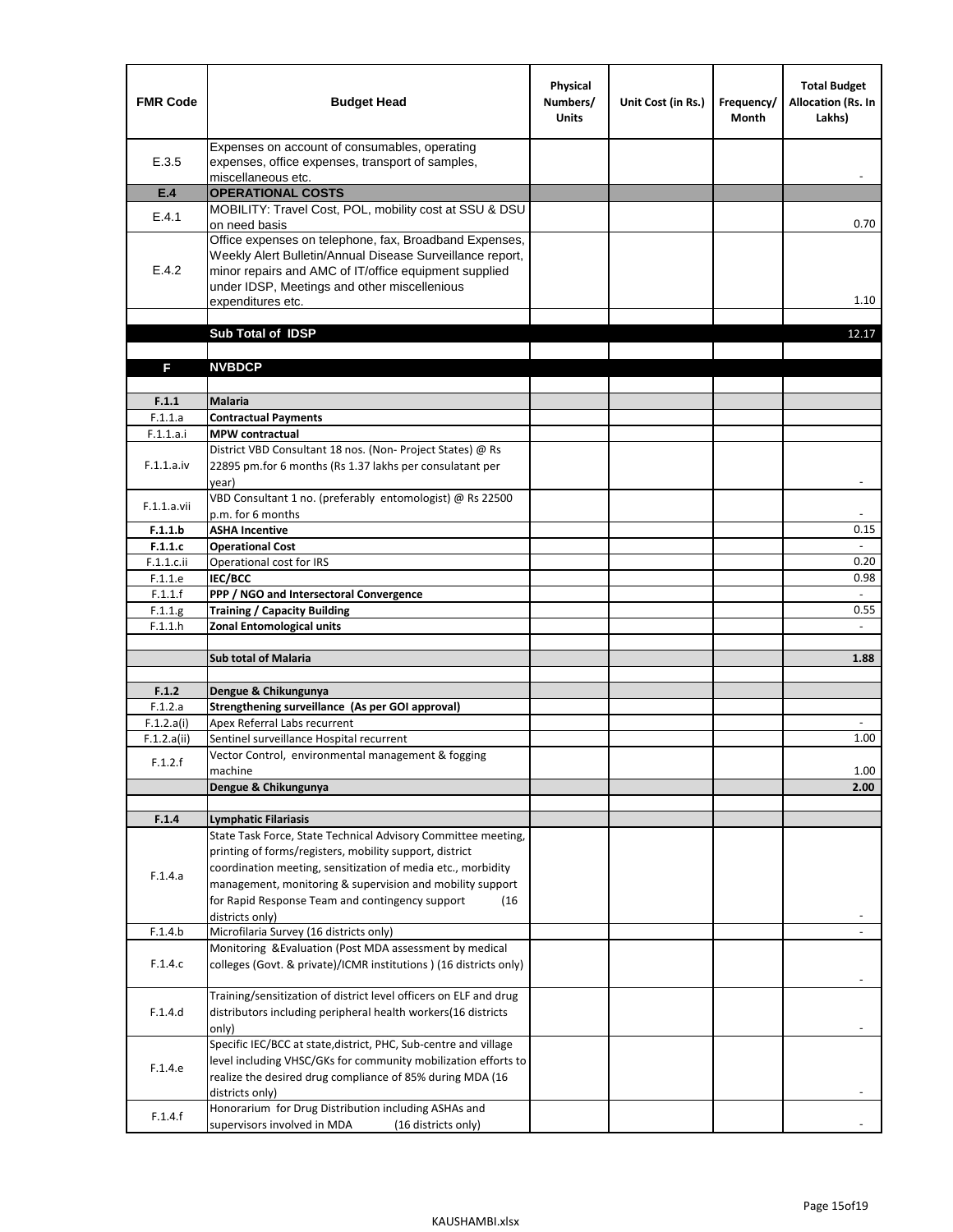| <b>FMR Code</b> | <b>Budget Head</b>                                                                                                                         | Physical<br>Numbers/<br><b>Units</b> | Unit Cost (in Rs.)                                                              | Frequency/<br>Month               | <b>Total Budget</b><br><b>Allocation (Rs. In</b><br>Lakhs) |
|-----------------|--------------------------------------------------------------------------------------------------------------------------------------------|--------------------------------------|---------------------------------------------------------------------------------|-----------------------------------|------------------------------------------------------------|
| F.1.4.g.        | Verification and validation for stoppage of MDA in LF endemic<br>districts (17 Districts)                                                  |                                      |                                                                                 |                                   |                                                            |
| F.1.4.g.i       | a) Additional MF Survey                                                                                                                    |                                      |                                                                                 |                                   | 0.74                                                       |
| F.1.4.g.ii      | b) ICT Survey                                                                                                                              |                                      |                                                                                 |                                   | 1.60                                                       |
| $F.1.4.g.$ iii  | c) ICT Cost                                                                                                                                |                                      |                                                                                 |                                   |                                                            |
| F.1.4.h         | Verification of LF endemicity in non-endemic districts (24<br>Districts)                                                                   |                                      |                                                                                 |                                   |                                                            |
| F.1.4.h.i       | a) Lymphoedema & Hydrocele Survey                                                                                                          |                                      |                                                                                 |                                   | $\overline{\phantom{a}}$                                   |
|                 | <b>Lymphatic Filariasis</b>                                                                                                                |                                      |                                                                                 |                                   | 2.34                                                       |
|                 |                                                                                                                                            |                                      |                                                                                 |                                   |                                                            |
| F.1.5           | Kala-azar                                                                                                                                  |                                      |                                                                                 |                                   |                                                            |
| F.1.5           | Case search/ Camp Approach                                                                                                                 |                                      |                                                                                 |                                   | $\overline{\phantom{a}}$                                   |
| F.1.5.a         | Spray Pumps & accessories                                                                                                                  |                                      |                                                                                 |                                   | $\overline{\phantom{a}}$                                   |
| F.1.5.b         | Operational cost for spray including spray wages                                                                                           |                                      |                                                                                 |                                   |                                                            |
| F.1.5.c         | Mobility/POL/supervision                                                                                                                   |                                      |                                                                                 |                                   | $\blacksquare$                                             |
| F.1.5.d         | Monitoring & Evaluation                                                                                                                    |                                      |                                                                                 |                                   | $\overline{\phantom{a}}$                                   |
| F.1.5.e         | Training for spraying                                                                                                                      |                                      |                                                                                 |                                   | $\overline{\phantom{a}}$                                   |
| F.1.5.f         | IEC/BCC/Advocacy                                                                                                                           |                                      |                                                                                 |                                   |                                                            |
| F.1.5.g         | Incentive to ASHA                                                                                                                          |                                      |                                                                                 |                                   | $\overline{\phantom{a}}$                                   |
| F.1.5.h         | Loss of Wages                                                                                                                              |                                      |                                                                                 |                                   | $\overline{\phantom{a}}$                                   |
| F.1.5.i         | Free Diet                                                                                                                                  |                                      |                                                                                 |                                   |                                                            |
|                 | Kala-azar                                                                                                                                  |                                      |                                                                                 |                                   |                                                            |
|                 |                                                                                                                                            |                                      |                                                                                 |                                   |                                                            |
| F.6             | Cash grant for decentralized commodities                                                                                                   |                                      |                                                                                 |                                   | 5.00                                                       |
|                 | Sub Total of NVB DCP                                                                                                                       |                                      |                                                                                 |                                   | 11.22                                                      |
|                 |                                                                                                                                            |                                      | the contract of the contract of the contract of the contract of the contract of | the company's company's company's |                                                            |
| G               | <b>NLEP</b>                                                                                                                                |                                      |                                                                                 |                                   |                                                            |
| G 1.            | Improved early case detection                                                                                                              |                                      |                                                                                 |                                   |                                                            |
| G 1.1           | Incentive to ASHA                                                                                                                          |                                      |                                                                                 |                                   |                                                            |
|                 | Incentive for Case detection by ASHA/AWW/Volunteers                                                                                        | 385                                  |                                                                                 |                                   |                                                            |
|                 | etc.diagnosis @ Rs. 250 per case                                                                                                           |                                      | 250.00                                                                          |                                   | 0.96                                                       |
|                 | Incentive for timely cure of MB cases @ Rs. 600 per case                                                                                   | 31                                   | 600.00                                                                          |                                   | 0.19                                                       |
|                 | Incentive for timely cure of PB cases @ Rs. 400 per case                                                                                   | 46                                   | 400.00                                                                          |                                   | 0.18                                                       |
| G1.1 a          | Sensitization of ASHA                                                                                                                      | 300                                  | 100.00                                                                          |                                   | 0.30                                                       |
| G <sub>2</sub>  | Improved case management                                                                                                                   |                                      |                                                                                 |                                   |                                                            |
|                 | DPMR Services, (MCR footwear, Aids and appliances,<br>Welfare allowance to BPL patients for RCS, Support<br>to govt. institutions for RCS) |                                      |                                                                                 |                                   |                                                            |
|                 | Cost of MCR / Protective footwear@ Rs.300/-                                                                                                | 50                                   | 300.00                                                                          |                                   | 0.15                                                       |
| G 2.1           | Amount for Aids/ appliances/ self care kits/ patient welfare<br>items etc.                                                                 |                                      |                                                                                 |                                   | 0.17                                                       |
|                 | Patients for RCS to be paid welfare allowance @ Rs. 8000/-                                                                                 | 0                                    | 8,000.00                                                                        |                                   |                                                            |
|                 | No. of RCS to be paid for as Support to govt. institutions for<br>RCS @5000/-                                                              | 0                                    | 5,000.00                                                                        |                                   |                                                            |
| G 2.2           | Urban L:eprosy Control, (Mega city - 0, Medium city (1) -<br>3 , Med. City (2)-1 Township -19)                                             |                                      |                                                                                 |                                   |                                                            |
| G 2.3           | <b>Material &amp; Supplies</b>                                                                                                             |                                      |                                                                                 |                                   | $\overline{\phantom{a}}$                                   |
|                 | Supportive drugs                                                                                                                           |                                      |                                                                                 |                                   | 0.75                                                       |
| G 2.3.i         | Lab. reagents & equipments                                                                                                                 |                                      |                                                                                 |                                   | 0.05                                                       |
|                 | Printing works                                                                                                                             |                                      |                                                                                 |                                   | 0.20                                                       |
| G <sub>3</sub>  | <b>Stigma Reduced</b>                                                                                                                      |                                      |                                                                                 |                                   |                                                            |
|                 | Mass media, Outdoor media, Rural media, Advocacy                                                                                           |                                      |                                                                                 |                                   |                                                            |
| G 3.1           | media                                                                                                                                      |                                      |                                                                                 |                                   | 0.98                                                       |
| G 5.            | Monitoring, Supervision and Evaluation System<br>improved                                                                                  |                                      |                                                                                 |                                   |                                                            |
| G 5.1           | <b>Travel Cost and Review Meeting</b>                                                                                                      |                                      |                                                                                 |                                   |                                                            |
| G 5.1.ii        | travel expenses - Contractual Staff at District level                                                                                      |                                      |                                                                                 |                                   | 0.37                                                       |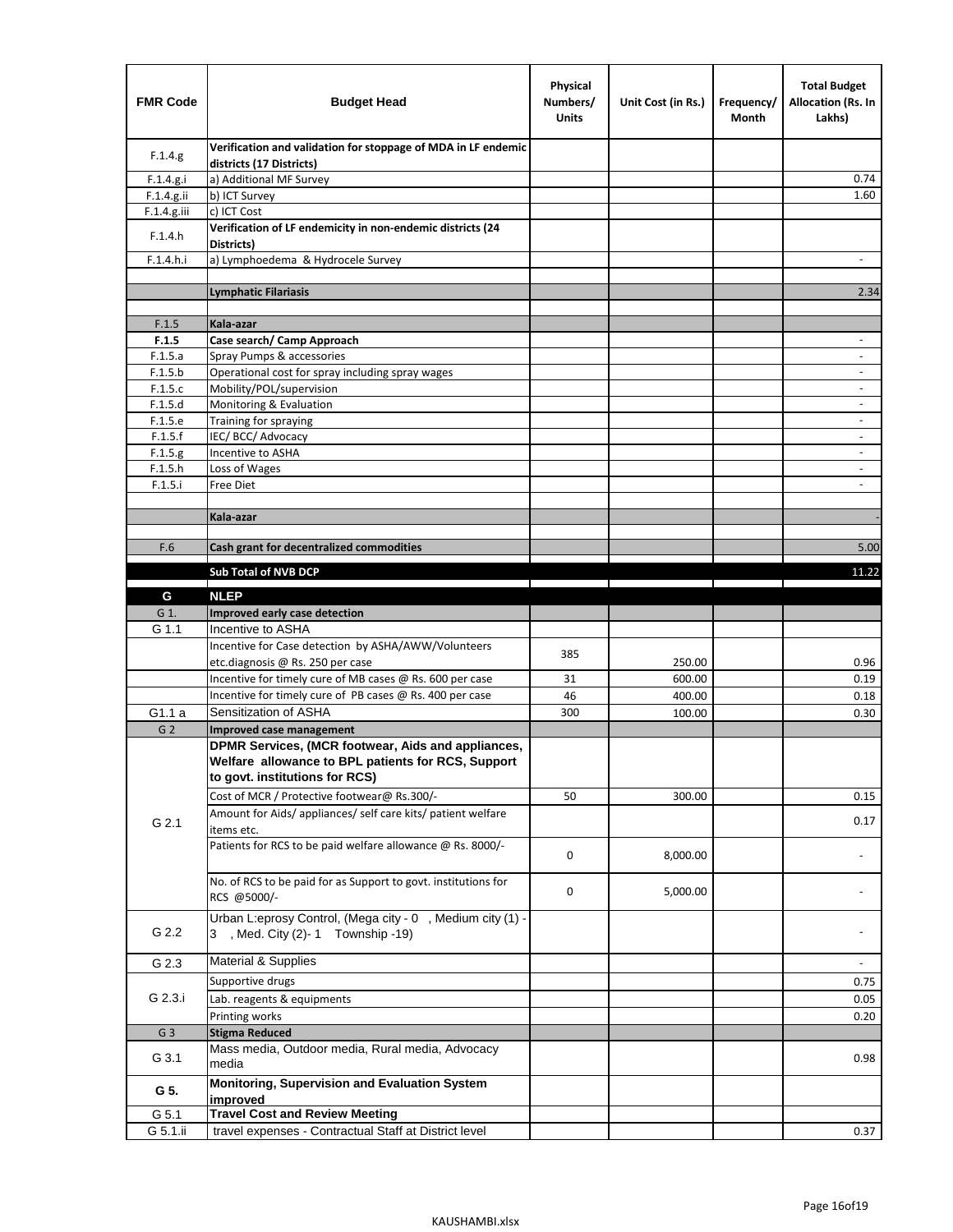| <b>FMR Code</b> | <b>Budget Head</b>                                                                                              | Physical<br>Numbers/<br><b>Units</b> | Unit Cost (in Rs.) | Frequency/<br>Month | <b>Total Budget</b><br>Allocation (Rs. In<br>Lakhs) |
|-----------------|-----------------------------------------------------------------------------------------------------------------|--------------------------------------|--------------------|---------------------|-----------------------------------------------------|
| G 5.2           | <b>Office Operation &amp; Maintenance</b>                                                                       |                                      |                    |                     |                                                     |
| G 5.2.i         | Office operation - State Cell                                                                                   |                                      |                    |                     |                                                     |
| G 5.2.ii        | Office operation - District Cell                                                                                |                                      |                    |                     | 0.35                                                |
| G 5.2 .iii      | Office equipment maint. State                                                                                   |                                      |                    |                     |                                                     |
| G 5.4           | <b>Vehicle Hiring and POL</b>                                                                                   |                                      |                    |                     |                                                     |
| G 5.4.ii        | <b>District Cell</b>                                                                                            |                                      |                    |                     | 0.30                                                |
| G 6.2           | <b>Contractual Staff at Disrrict &amp; block level</b>                                                          |                                      |                    |                     |                                                     |
|                 | <b>District Leprosy Consultant</b>                                                                              | $\mathbf{1}$                         | 33,000.00          | 12                  | 3.96                                                |
| G 6.2.ii        | Physio Therapist                                                                                                | $\mathbf{1}$                         | 27,500.00          | 12                  | 3.30                                                |
|                 | Contractual Staff Para Medical Worker, (PMW @ 17600pm)                                                          | 8                                    | 17,600.00          | 12                  | 16.90                                               |
| G 7.            | <b>Others</b>                                                                                                   |                                      |                    |                     |                                                     |
| G 7.1           | Travel expenses for regular staff for specific programme /<br>training need, awards etc                         |                                      |                    |                     | 0.16                                                |
|                 | HR increment calculated $@$ 5% for above approvals                                                              |                                      |                    |                     | 1.21                                                |
|                 | Sub Total NLEP                                                                                                  |                                      |                    |                     | 30.47                                               |
|                 |                                                                                                                 |                                      |                    |                     |                                                     |
| $\mathsf{H}$    | <b>RNTCP</b>                                                                                                    |                                      |                    |                     |                                                     |
| H.1             | <b>Civil Works</b>                                                                                              |                                      |                    |                     | 2.05                                                |
| H.2             | Laboratory Materials                                                                                            |                                      |                    |                     | 5.31                                                |
| H.3             | Honorarium/Counselling Charges                                                                                  |                                      |                    |                     | 16.92                                               |
| H.4             | <b>ACSM</b>                                                                                                     |                                      |                    |                     | 2.82                                                |
| H.5             | <b>Equipment Maintenance</b>                                                                                    |                                      |                    |                     | 0.46                                                |
| H.6             | Training                                                                                                        |                                      |                    |                     | 3.06                                                |
| H.7             | Vehicle Operation(POL & Manitainance)                                                                           |                                      |                    |                     | 2.50                                                |
| H.8             | Vehicle hiring                                                                                                  |                                      |                    |                     | 5.94                                                |
| H.9             | Public Private Mix(PP/NGO Support)                                                                              |                                      |                    |                     | 7.21                                                |
| H.10            | <b>Medical Colleges</b>                                                                                         |                                      |                    |                     | $\sim$                                              |
| H.11            | Office Operation (Miscellaneous)                                                                                |                                      |                    |                     | 1.51                                                |
| H.12            | <b>Contractual Services</b>                                                                                     |                                      |                    |                     | 48.29                                               |
| H.13            | Printing                                                                                                        |                                      |                    |                     | 1.35                                                |
| H.15            | Procurement of Drugs                                                                                            |                                      |                    |                     | 0.80                                                |
| H.16            | Procurement of Vehicles                                                                                         |                                      |                    |                     | 0.65                                                |
| H.17            | Procurement of Equipments                                                                                       |                                      |                    |                     | 0.75                                                |
| H.18            | Patient Support & Transportation Charges                                                                        |                                      |                    |                     | 4.29                                                |
| H.19            | Supervision and Monitoring                                                                                      |                                      |                    |                     | 4.08                                                |
|                 | <b>Grand Total</b>                                                                                              |                                      |                    |                     | 107.99                                              |
|                 |                                                                                                                 |                                      |                    |                     |                                                     |
|                 | <b>Total of NDCP</b>                                                                                            |                                      |                    |                     | 161.85                                              |
|                 | Non Communicable Disease Control Programme (NCD)                                                                |                                      |                    |                     |                                                     |
|                 |                                                                                                                 |                                      |                    |                     |                                                     |
| Ш               | National Programme for Control of Blindness (NPCB)                                                              |                                      |                    |                     | ÷.                                                  |
| 1.1             | <b>Recurring Grant-in aid</b><br>Reimbursement for cataract operation for NGO and                               |                                      |                    |                     |                                                     |
| 1.1.1           | Private Practitioners as per NGO norms @Rs.1000/-                                                               |                                      |                    |                     | 7.95                                                |
| 1.1.1A          | Assistance for consumables/drugs/medicines to the<br>Govt./District Hospital for Cat sx etc.@ Rs.450/- per case |                                      |                    |                     | 2.89                                                |
| 1.1.2           | <b>Other Eye Diseases</b>                                                                                       |                                      |                    |                     |                                                     |
|                 | Screening and free spectacles to school children @                                                              |                                      |                    |                     |                                                     |
| 1.1.3           | Rs.275/- per case                                                                                               |                                      |                    |                     | 2.97                                                |
| 1.1.4           | Screening and free spectacles for near work to Old<br>Person (New component) @Rs.100/- per case                 |                                      |                    |                     | 0.80                                                |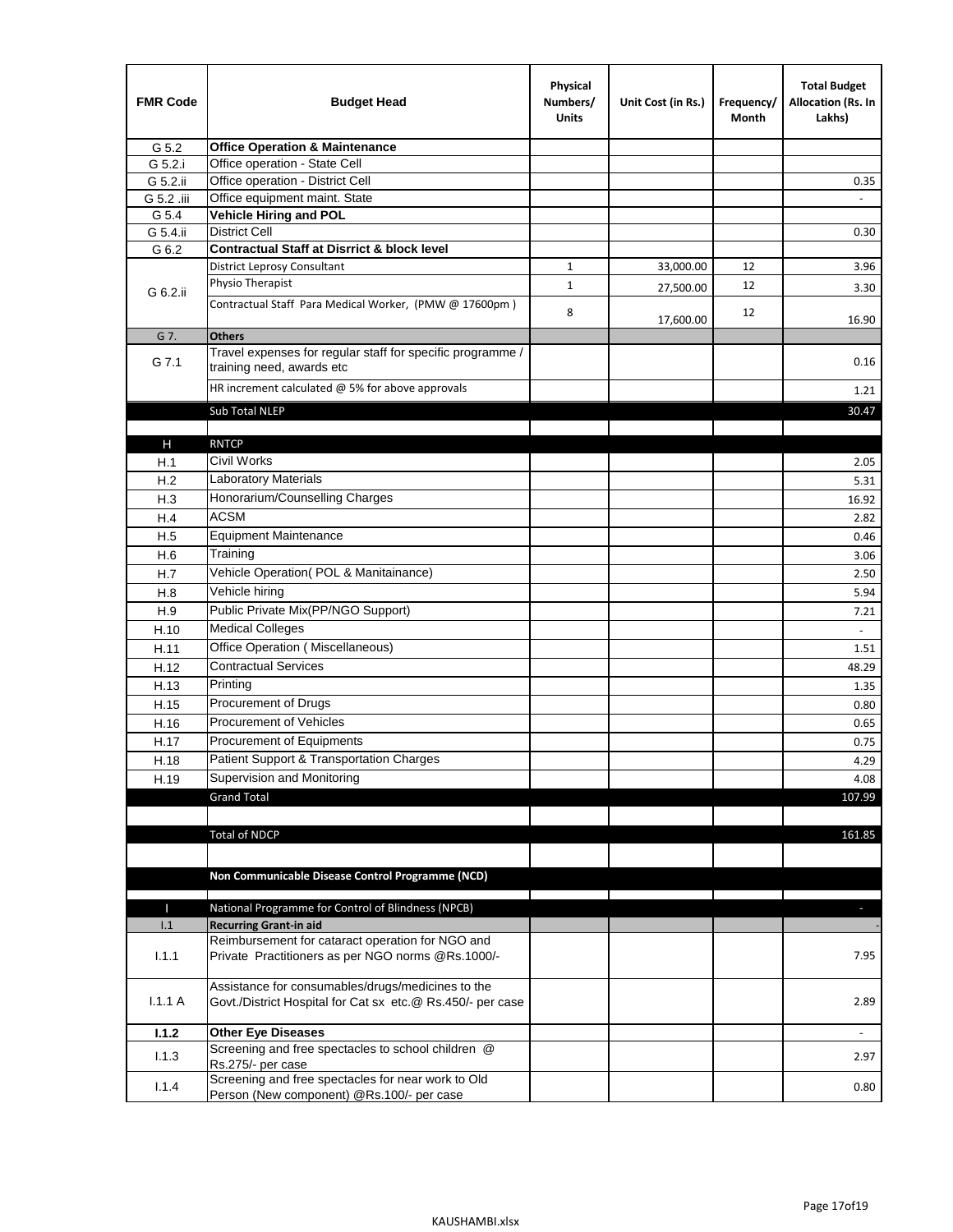| <b>FMR Code</b>  | <b>Budget Head</b>                                                                                                                                      | Physical<br>Numbers/<br><b>Units</b> | Unit Cost (in Rs.) | Frequency/<br>Month | <b>Total Budget</b><br>Allocation (Rs. In<br>Lakhs) |
|------------------|---------------------------------------------------------------------------------------------------------------------------------------------------------|--------------------------------------|--------------------|---------------------|-----------------------------------------------------|
| 1.1.5            | Recurring GIA to Eye Bank @ Rs.2000/- per pair(Eye<br>Bank will reimburse to Eye Donation Centre for eye<br>collected by them @ Rs.1000/- per pair)     |                                      |                    |                     |                                                     |
| 1.2              | Non Recurring Grant -in-Aid                                                                                                                             |                                      |                    |                     |                                                     |
| 1.2.2.           | Grant-in-aid for Sub Divisional Hospitals @ Rs.20 lakh                                                                                                  |                                      |                    |                     |                                                     |
| 1.2.3            | For Vision Centre (PHC) (Govt. + NGO) @ Rs.1 lakh                                                                                                       |                                      |                    |                     |                                                     |
| 1.2.4            | For Eye Bank Rs.25 lakh                                                                                                                                 |                                      |                    |                     | $\overline{\phantom{a}}$                            |
| 1.3              | <b>Contractual Man Power</b>                                                                                                                            |                                      |                    |                     |                                                     |
| 1.3.1            | Ophthalmic Surgeon@ Rs.60,000/- p.m.*                                                                                                                   |                                      |                    |                     | $\overline{\phantom{a}}$                            |
| 1.3.2            | Ophthalmic Assistant @ Rs.12,000/- p.m.*                                                                                                                |                                      |                    |                     |                                                     |
| 1.3.3            | Eye Donation Counsellors @ Rs.15000/- p.m.*                                                                                                             |                                      |                    |                     | $\sim$                                              |
| 1.3.4            | Data Entry Operator @Rs.8,000/- p.m. for district level                                                                                                 |                                      |                    |                     | 0.25                                                |
| 1.4              | Other activities (if any, pls. specify)                                                                                                                 |                                      |                    |                     |                                                     |
|                  | Other district level activities                                                                                                                         |                                      |                    |                     | 0.20                                                |
|                  |                                                                                                                                                         |                                      |                    |                     |                                                     |
|                  | Sub Total of National Programme for Control of Blindness                                                                                                |                                      |                    |                     | 15.06                                               |
|                  | (NPCB)                                                                                                                                                  |                                      |                    |                     |                                                     |
|                  |                                                                                                                                                         |                                      |                    |                     |                                                     |
| J                | Natoinal Mental Health Programme (NMHP)                                                                                                                 |                                      |                    |                     |                                                     |
|                  | Honorarium of Existing Human Resource                                                                                                                   |                                      |                    |                     |                                                     |
|                  |                                                                                                                                                         |                                      |                    |                     |                                                     |
| Κ                | National Programme for the Healthcare of the Elderly (NPHCE)                                                                                            |                                      |                    |                     |                                                     |
|                  |                                                                                                                                                         |                                      |                    |                     |                                                     |
| K.1              | <b>Recurring Grant-in-Aid</b>                                                                                                                           |                                      |                    |                     |                                                     |
| K.1.1<br>K.1.1.1 | <b>District Hospital</b>                                                                                                                                |                                      |                    |                     |                                                     |
|                  | Machinery & Equipment @ Rs.1.50 lakh per unit<br>Drugs & Consumable @ Rs. 5 Lacs to existing district &                                                 |                                      |                    |                     |                                                     |
| K.1.1.2          | Rs. 3 Lacs to New Districts                                                                                                                             |                                      |                    |                     |                                                     |
|                  | Training of doctors and staff from CHCs and PHCs @                                                                                                      |                                      |                    |                     |                                                     |
| K.1.1.3          | Rs.0.40 lakh per unit                                                                                                                                   |                                      |                    |                     |                                                     |
| K.1.1.4          | Public Awareness & IEC @ Rs.1 lakh per unit                                                                                                             |                                      |                    |                     |                                                     |
| K.1.1.6          | Consultant Medicine (2) @ Rs. 80000 P.M. for 12 months<br>against filled post & 3 month against Vacant Post                                             |                                      |                    |                     |                                                     |
| K.1.1.7          | Nurse (6) @ Rs. 20,000 P.M. for 12 months against filled<br>post & 3 month against Vacant Post                                                          |                                      |                    |                     |                                                     |
| K.1.1.8          | Physiotherapist 1 @ Rs.20,000 p.m.                                                                                                                      |                                      |                    |                     | $\overline{\phantom{a}}$                            |
|                  | Hospital Attendants 2@ Rs.7500 p.m.                                                                                                                     |                                      |                    |                     |                                                     |
| K.1.1.9          |                                                                                                                                                         |                                      |                    |                     |                                                     |
| K.1.1.10         | Sanitary Attendants 2 @ Rs.7500 p.m.<br><b>CHC</b>                                                                                                      |                                      |                    |                     | $\overline{\phantom{a}}$                            |
| K.1.2            |                                                                                                                                                         |                                      |                    |                     |                                                     |
| K.1.2.1          | Training @ Rs. 30,000 (Refer list for No. of CHC)                                                                                                       |                                      |                    |                     |                                                     |
| K.1.2.3          | Rehabilitation Worker 1 @ Rs.18,000 p. m.                                                                                                               |                                      |                    |                     |                                                     |
| K.1.3            | <b>PHC</b>                                                                                                                                              |                                      |                    |                     |                                                     |
| K.1.3.1.         | Training & IEC @ Rs.0.30 lakh per PHC                                                                                                                   |                                      |                    |                     |                                                     |
| K.1.4            | <b>Sub-Centre</b>                                                                                                                                       |                                      |                    |                     |                                                     |
| K.1.4.1          | Aids and Appliances @ Rs.0.30 lakh per Sub-Centre                                                                                                       |                                      |                    |                     |                                                     |
| K.2              | <b>Non-Recurring Grant-in-Aid</b>                                                                                                                       |                                      |                    |                     |                                                     |
| K.2.1            | <b>District Hospital</b>                                                                                                                                |                                      |                    |                     |                                                     |
| K.2.1.1          | Construction/renovation/extension of the existing building<br>and Furniture of Geriatrics Unit with 10 beds and OPD<br>facilities @ Rs.80 lakh per unit |                                      |                    |                     |                                                     |
| K.2.1.2          | Machinery & Equipment @ Rs.7.00 lakh per unit                                                                                                           |                                      |                    |                     |                                                     |
|                  | HR Increment @ 5% (Refer HR increment calculation                                                                                                       |                                      |                    |                     |                                                     |
|                  | sheet)                                                                                                                                                  |                                      |                    |                     |                                                     |
|                  |                                                                                                                                                         |                                      |                    |                     |                                                     |